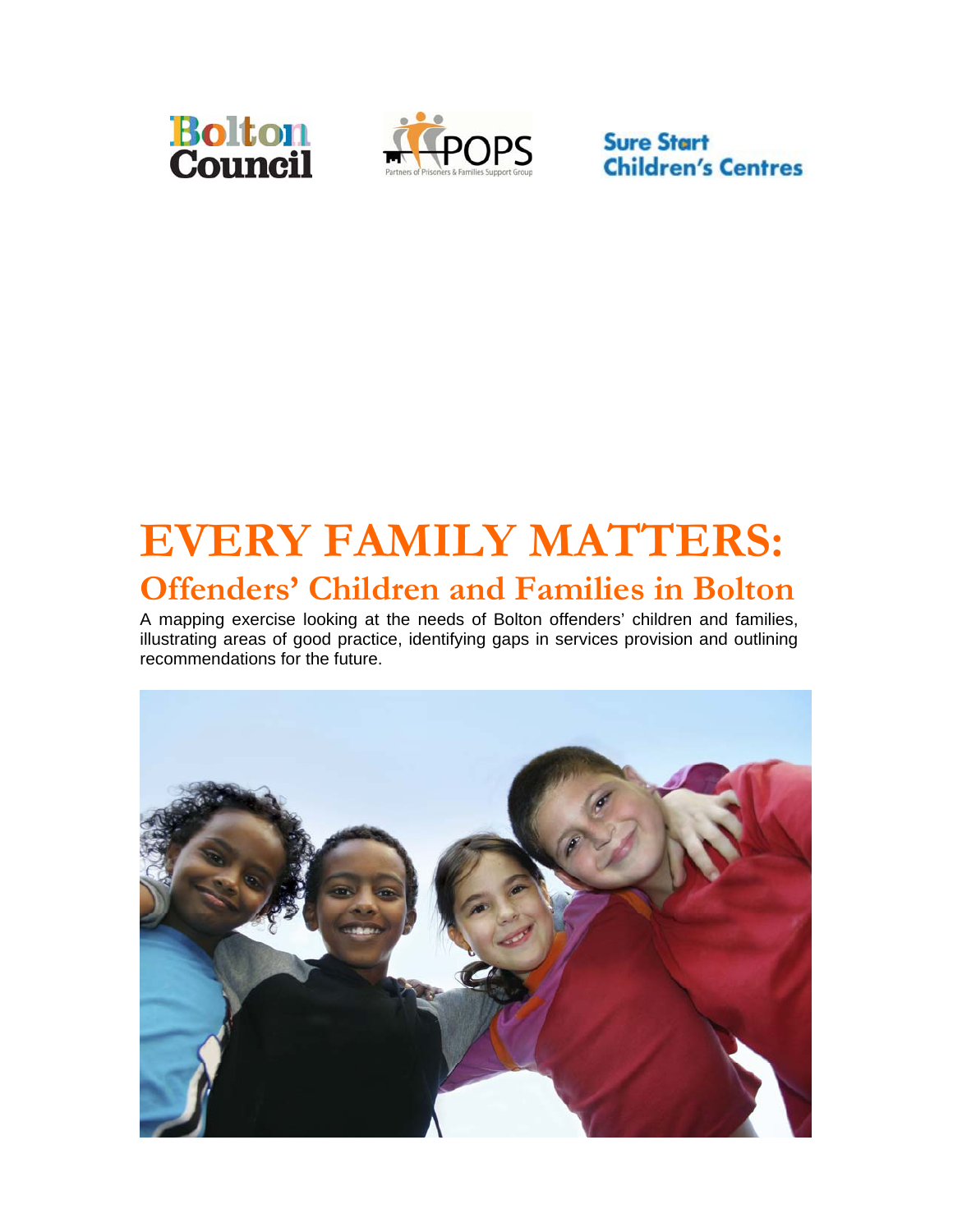Report Author

**Partners of Prisoner and Families Support Group (POPS) is a charity that was set up in 1988, by a group of families trying to support a loved one in prison. Their aim was to try to help each other to cope with the stress, isolation and stigma attached to having a family member in Criminal Justice System.** Farida Anderson MBE (POPS Chief Executive) was one of the founder members of this group of families. This was the very early and organic beginnings of POPS. The grass root level of development has enabled POPS to have intrinsic experience and understanding in how the Criminal Justice System affects families, offenders and the community. POPS is a pioneer in terms of creative and innovative service provision and is one of a handful of Offenders' Family Support Groups operating in the country. POPS have built an excellent reputation and successful service, which enables us to influence on a local, regional, national and international policy level.

POPS provides services via a continuum of care model that stretches over the Criminal Justice System from the point of arrest to release. This model mirrors the integrated offender management model. We provide Family Support Services via Police, Courts, Prisons, Prison Visitor Centres, Probation Community Sentence Offices and Resettlement Centres.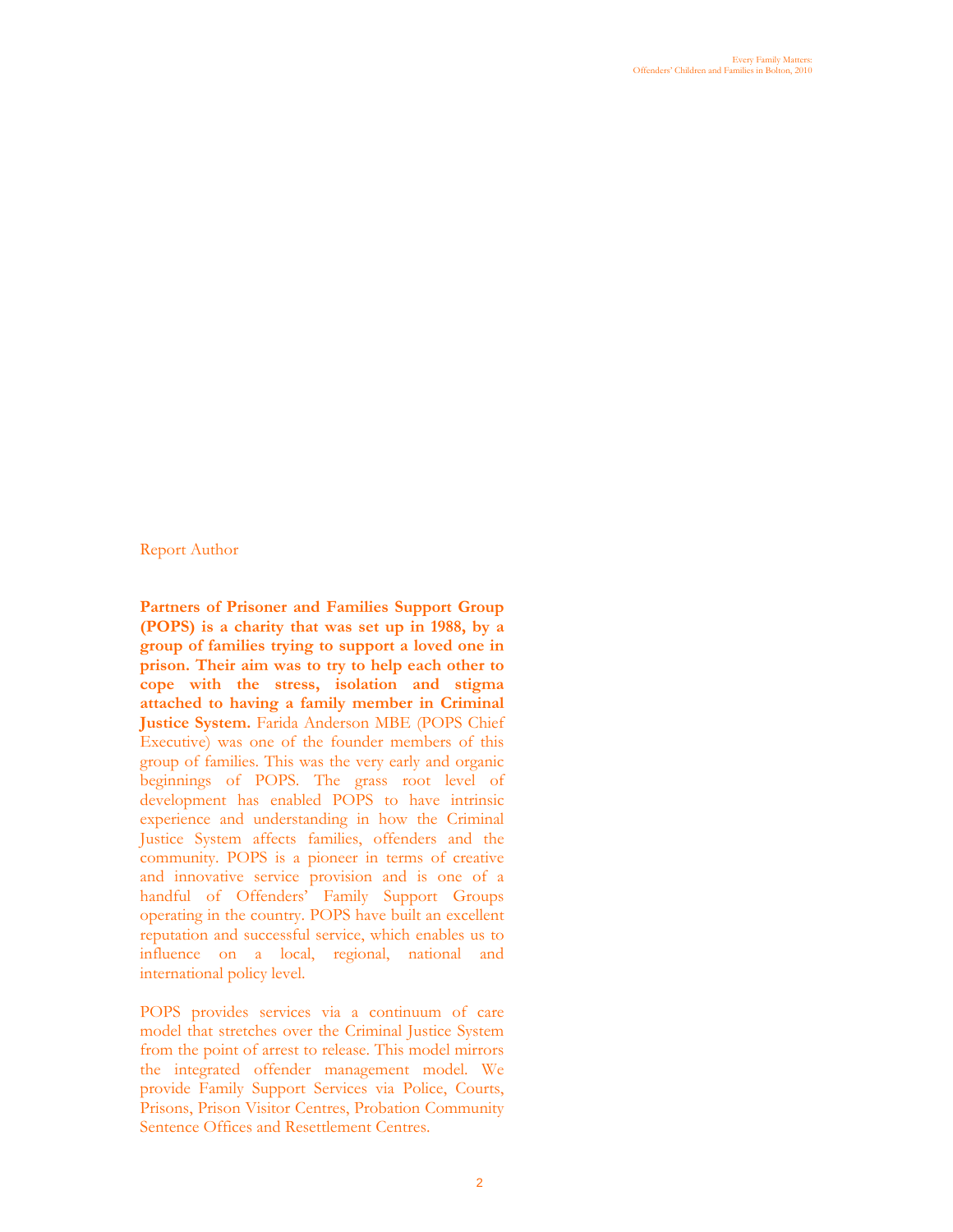# **CONTENTS**

| Abstract                                                         | 5  |
|------------------------------------------------------------------|----|
| Introduction                                                     | 6  |
| Why Should You Be Working With Offenders' Children And Families? | 9  |
| <b>Emerging Themes</b>                                           | 18 |
| Conclusions                                                      | 24 |
| Recommendations                                                  | 27 |
| References                                                       | 30 |
| Appendix:                                                        |    |
| Case Studies: Good Practice Examples                             | 32 |
| Quick Reference Directory: Useful Services                       | 33 |
| Glossary of Terms                                                | 42 |
| Insert with report: Criminal Justice Fact File                   |    |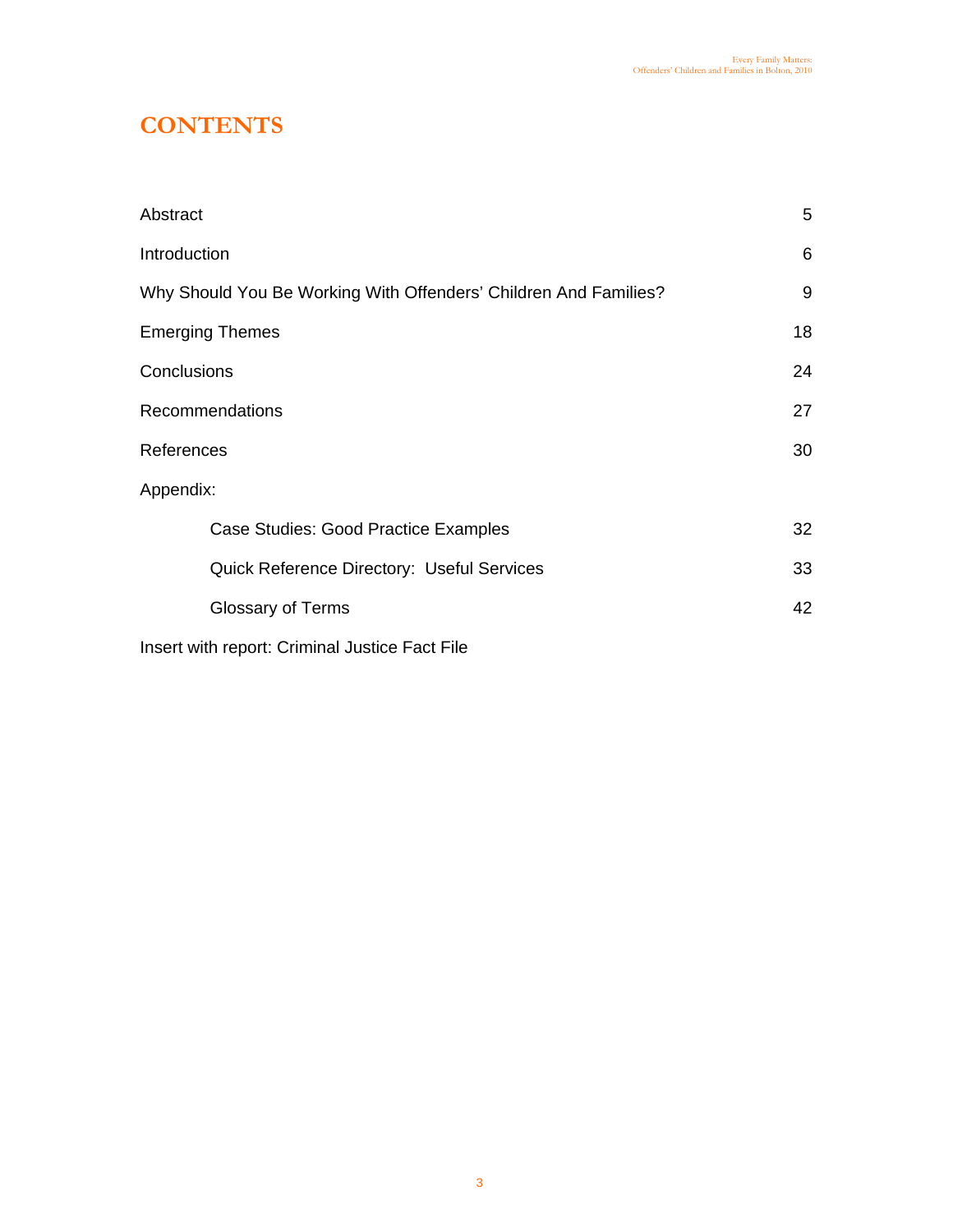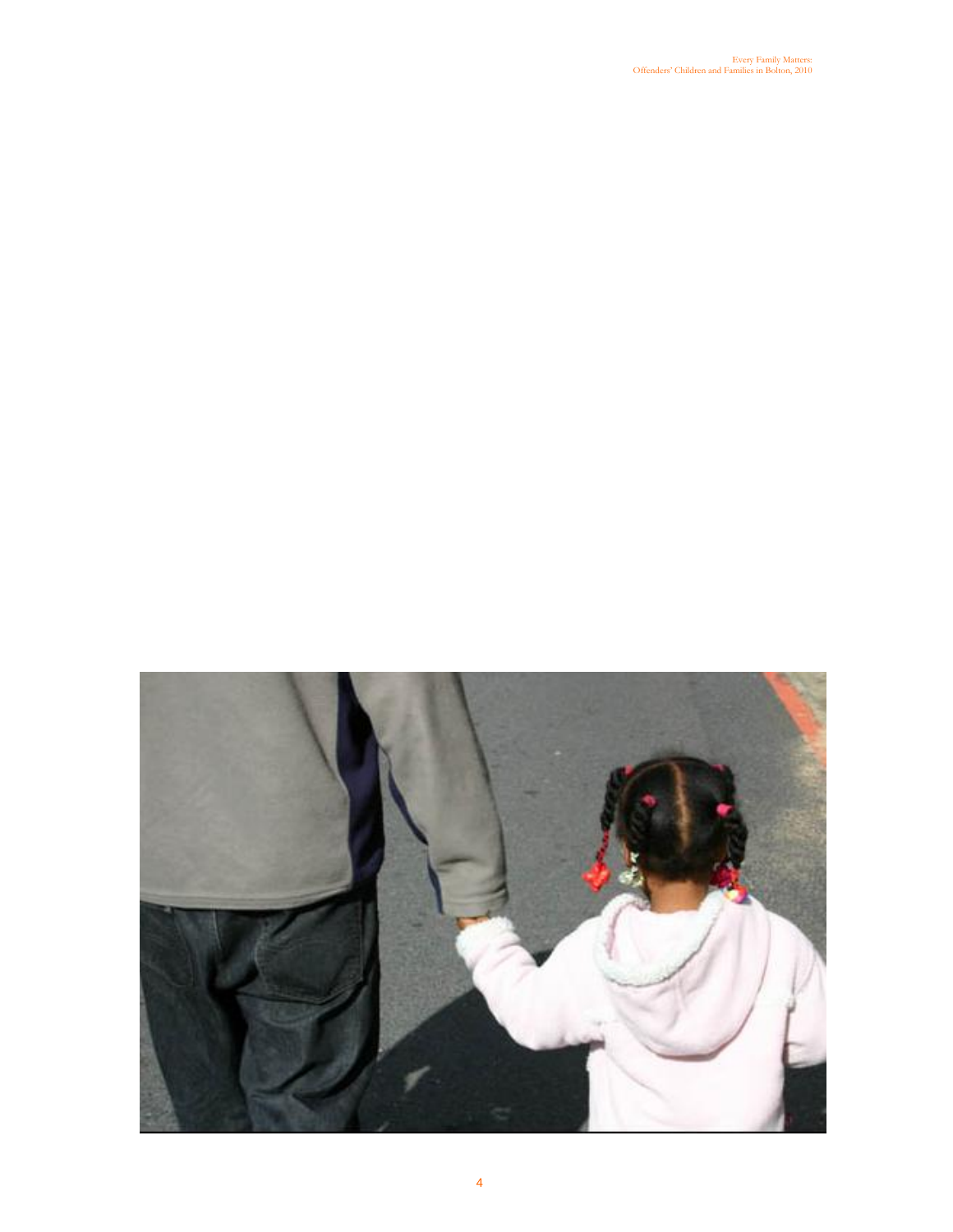# **ABSTRACT**

In 2010 Bolton Sure Start Children's Centres and Bolton Council commissioned Partners of Prisoners and Families Support Group to conduct a mapping exercise to establish the location of offenders and their families throughout Bolton and consider the services available to them in the locality. From this starting point the ensuing report explores the issues facing offenders' families and the barriers they confront in accessing services appropriate to their needs.

The scope of the research undertaken includes Sure Start Children's Centres in Bolton as well as contributors from local schools, prison visitor centres and family forums. Cross-referencing the identified areas of need against the services available in Bolton revealed replicable models of good practice and exposed areas where services are currently lacking. Whilst the report commends several excellent examples of good practice currently in place across the borough, it also identifies significant gaps in the services available, and in particular raises concerns around the level of current interagency working. The prevailing theme is one of poor communication and a lack of knowledge which in turn generates obstacles to families in accessing the support they need.

The report strongly recommends the need for an improved communication strategy at both a grassroots and regional level and highlights the importance of training staff across both the Criminal Justice System and agencies who have contact with children and families. It is also recommended that timely and accurate information is made available to staff and offender's families and that knowledge and experience is cascaded through existing services. It is surmised that in developing the confidence of current front-line providers, better service promotion will result and consideration can then be given to the creation of tailored services as directed by the families themselves.

Incorporated into the report are targeted resources to assist providers in better supporting children and families of offenders. These include a quick reference directory guiding them to recommended services, developed in accordance with the National Reducing Re-offending Delivery Plan, and a basic guide to the Criminal Justice Service to bring workers up to date with current process.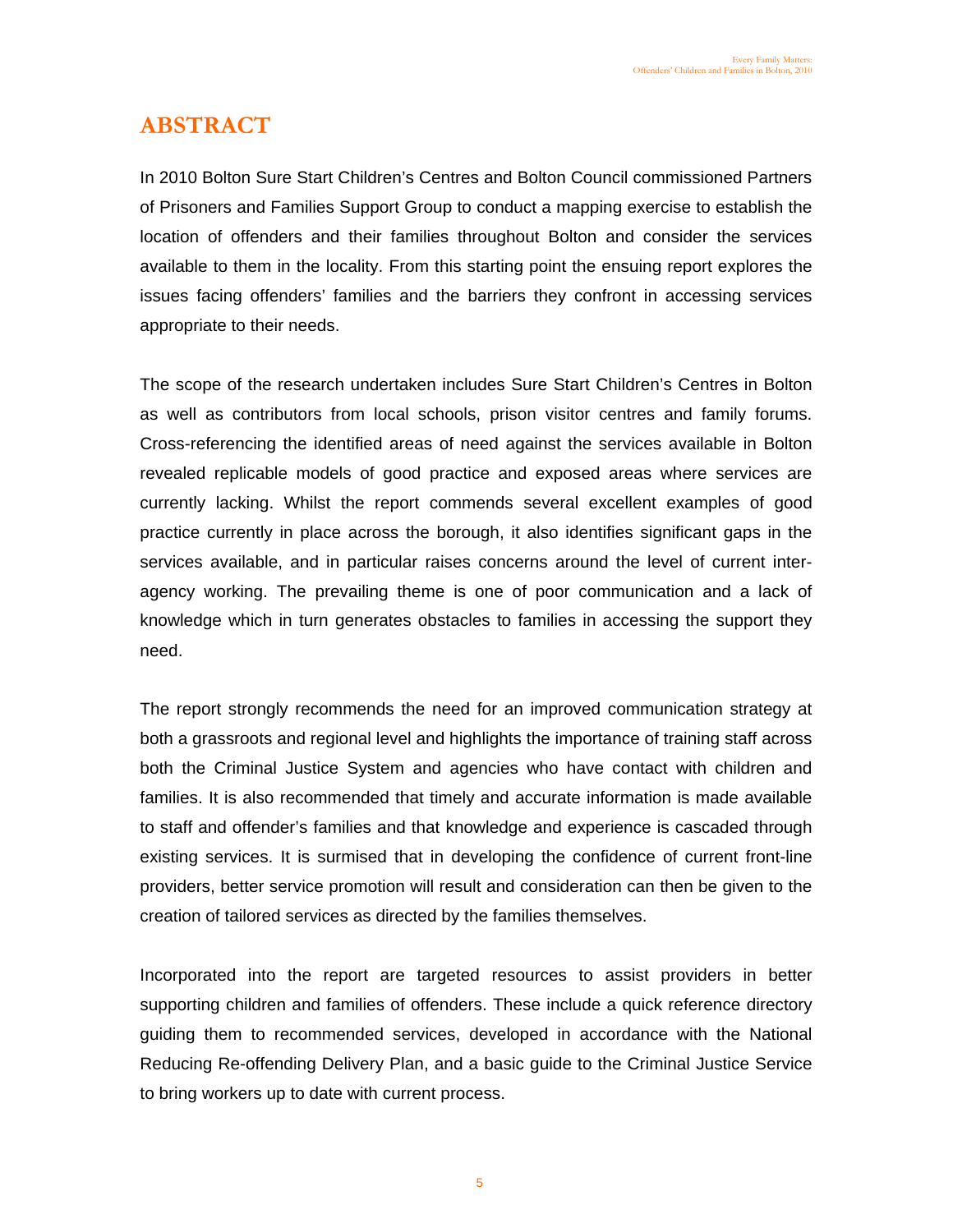# **INTRODUCTION**

# **BACKGROUND**

Bolton Sure Start Children's Centres and Bolton Council, under the guidance of the Sure Start Children Centre Practice Guidance document, Section 19 'Working with Partners and Families of Prisoners', have been recently considering how they could better meet the needs of offenders' children and families in their area. With this in mind in 2009 they commissioned POPS, an expert in the provision of services to offender's children and families, to deliver a series of training workshops to their Children Centre staff to raise awareness of this group's need. As a result of the training workshops and further exploration into this area it became apparent that more information and a better understanding of offenders' children and families specifically those in Bolton was needed. Bolton Sure Start Children's Centres and Bolton Council wanted to develop a plan of action that could demonstrate it met the needs of its residents, considered local, regional, national policy and research and reflected any good practice or learning that had taken place before.

In light of this in 2010 Bolton Sure Start Children's Centres and Bolton Council commissioned POPS to conduct a mapping exercise that delved into the following questions: -

- Which North West prisons were Bolton residents visiting?
- What issues were Bolton offenders' children and families facing?
- What services were available to Bolton offenders' children and families?
- What, if any, were the difficulties for Bolton Offenders' families in accessing these services?
- Where were the gaps in service provision for Bolton offenders' children and families?

The aim of the mapping exercise was to use the resultant findings to develop a series of recommendations that Bolton Sure Start Children's Centres and Bolton Council would use to underpin and provide evidence for the action plan they were hoping to develop.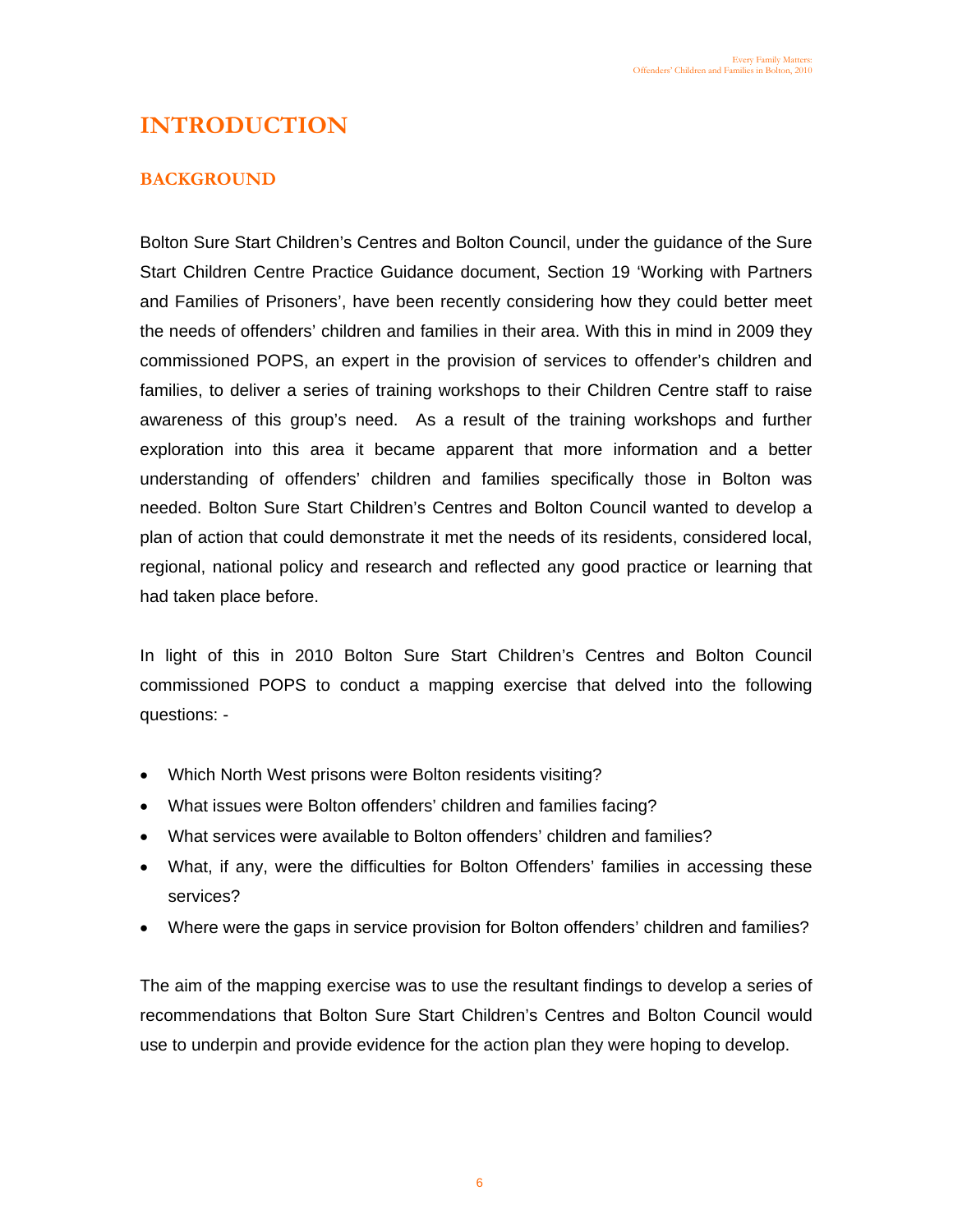### **METHODOLOGY**

POPS has conducted similar mapping exercises for both Salford Council and Oldham Council in 2008. Using our experience and lessons learnt from these two previous projects we conducted the following exercises: -

- A literature review of relevant research, policy documents and government papers that evidence the need and value of working with offenders' children and families.
- Worked with the North West Director of Offender Management Office to obtain information about where Bolton residents were being held across the North West Prison estate.
- Devised a series of questionnaires that were distributed to Bolton families visiting prison (HMPYOI Forest Bank, HMYOI Lancaster Farms, HMYOI Hindley and HMP Styal) and Bolton Sure Start Children's Centres, Bolton Primary School Head Teachers and Bolton Sure Start Children's Centre Workers.
- Conducted a series of telephone and face-to-face interviews with offenders' families and professionals that offered the chance to discuss need, offer opinions and voice concerns.
- Held a series of consultation events that gave Bolton families of offenders the chance to discuss their needs, offer their opinions and voice their concerns.
- Mapped out a directory of useful services in Bolton to act as a resource for agencies to use when supporting children and families.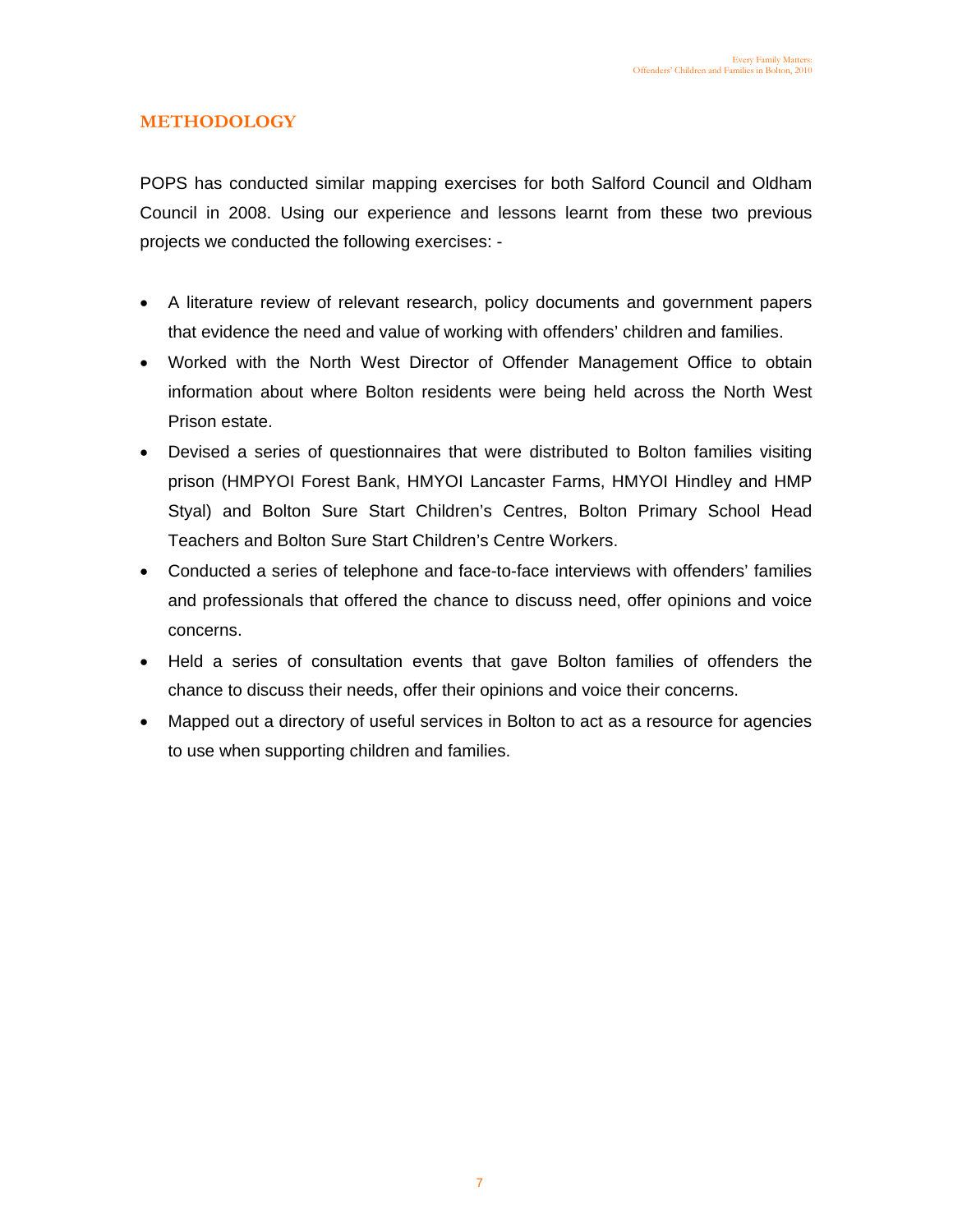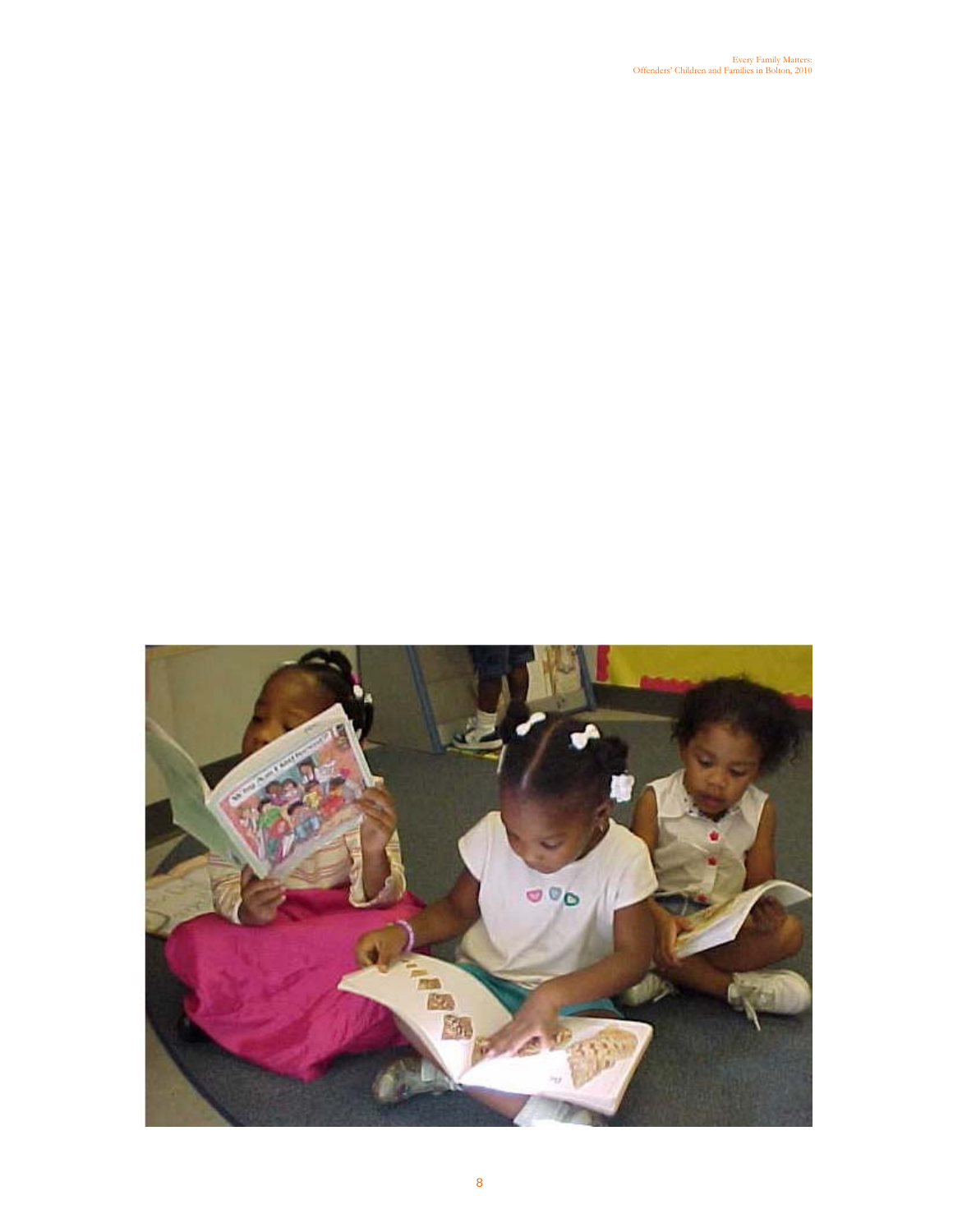# **WHY SHOULD YOU BE WORKING WITH OFFENDERS' CHILDREN AND FAMILIES?**

It is widely acknowledged that families can play an integral part in reducing the risk of reoffending. However, children and families of offenders often need as much help and support for their own needs as the offenders. They may be experiencing a variety of problems making them vulnerable and at risk of harm. The Sure Start Children Centre Practice Guidance (2006) similarly echoes this sentiment by outlining the importance of working with partners and families of prisoners (see section 19). It is currently estimated that 160,000 children have a parent in prison and 7% of children see a parent imprisoned within their school years. The Children of Offenders Review (2007) indicates that as well as the recognized consequences of imprisonment, such as break up of the family unit and increased likelihood of financial instability, children and families of offenders are likely to experience social exclusion too.

Specifically, the Children of Offenders Review (2007) states that;

- children of offenders are three times more at risk of mental health problems.
- parental imprisonment can lead to stigma, bullying and teasing.
- children with a parent in prison often experience higher levels of social disadvantage and therefore will be significantly less likely to contribute to society as they are three times more at risk of anti social or criminal behaviour than their peers.

#### **EVERY CHILD MATTERS**

The government has recognized that all children have the right to a good foundation in life; to be happy, healthy and succeed to their full potential. However, a child does not exist in a vacuum and so it is important that parents support needs are addressed as these can significantly impact their children. The Every Child Matters Agenda states that all children should be supported to;

**Prisoners' children are the innocent hidden victims of crime, and are far more vulnerable than other children to becoming involved in crime in later life.** 

> **PACT 2003**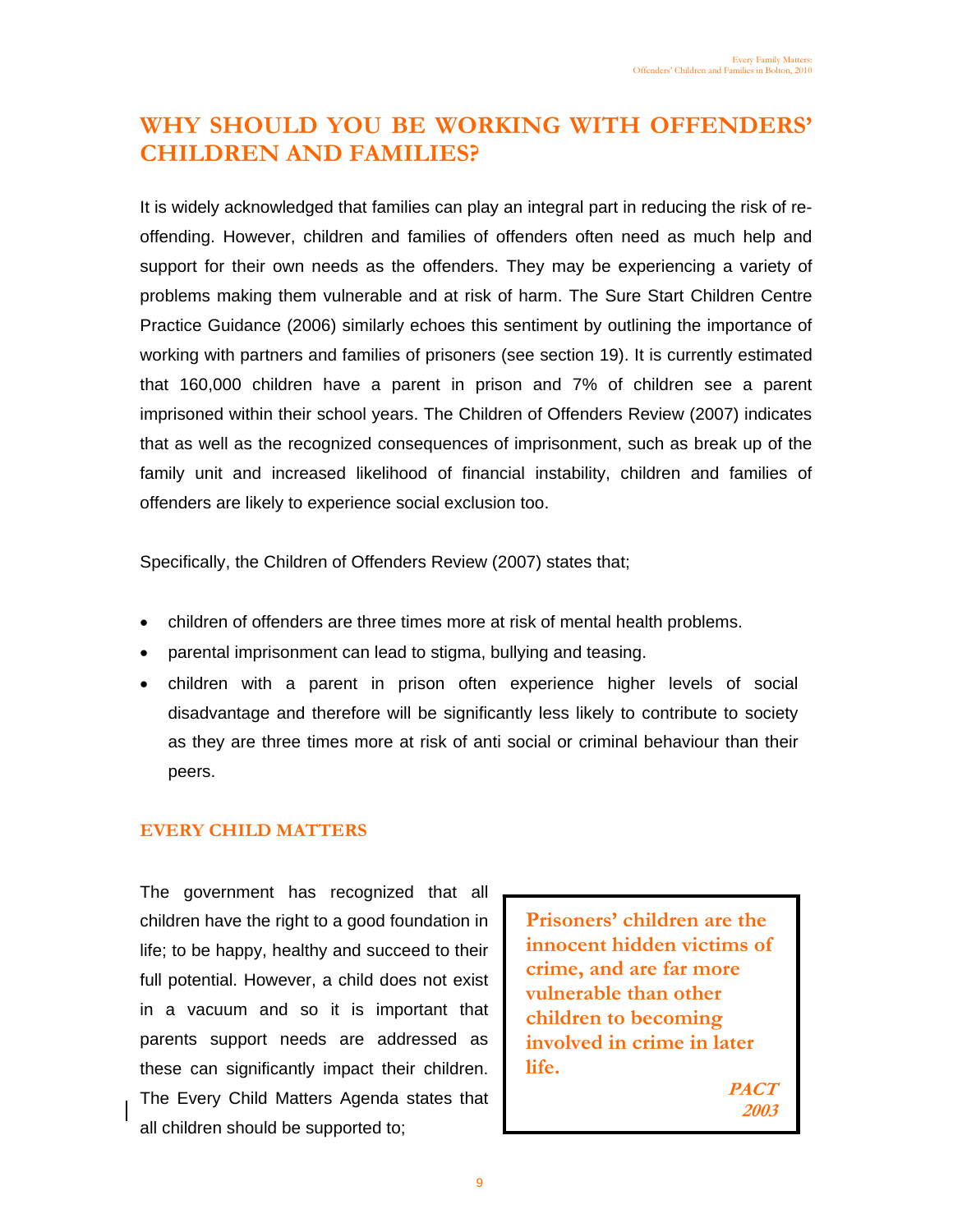- be healthy
- stay safe
- enjoy and achieve
- make a positive contribution
- achieve economic well being

Contact with the criminal justice system provides an ideal opportunity to alert the attention of support services to the needs of the family, as the experience from arrest to release on a child is often very negative. The Think Family (2007) report states that identification of children and family members of offenders, through their association with the criminal justice system, could enable a tailored whole family approach to be developed through joined up partnership working.

#### **SOCIAL DISADVANTAGE**

Children with a parent serving a prison or community sentence have an increased likelihood of growing up in social disadvantage. The Children of Offenders Review (2007) suggests that children and young people who have a parent in the criminal justice system often experience high levels of deprivation prior to a parent being taken into custody. The Cycles of Punishment (2007) report explains that offenders can be from a low income family, have previous convictions and may have experienced abuse and neglect during their own childhood. Consequently, when a parent goes to prison it can add to a series of social difficulties that already exist. This can also be the case when a parent is serving their sentence in the community.

The Families Do Matter (2007) report states that children who experience social deprivation are more likely to:

- achieve fewer qualifications, get suspended or excluded.
- experiment with alcohol or drugs
- have low confidence or self belief
- be involved in anti social behaviour or crime
- have mental health concerns and emotional issues

**Only 5% of children stay in their own homes once their mother has been imprisoned due to a third of imprisoned mothers being lone parents.** 

**Children of Offenders Review 2007**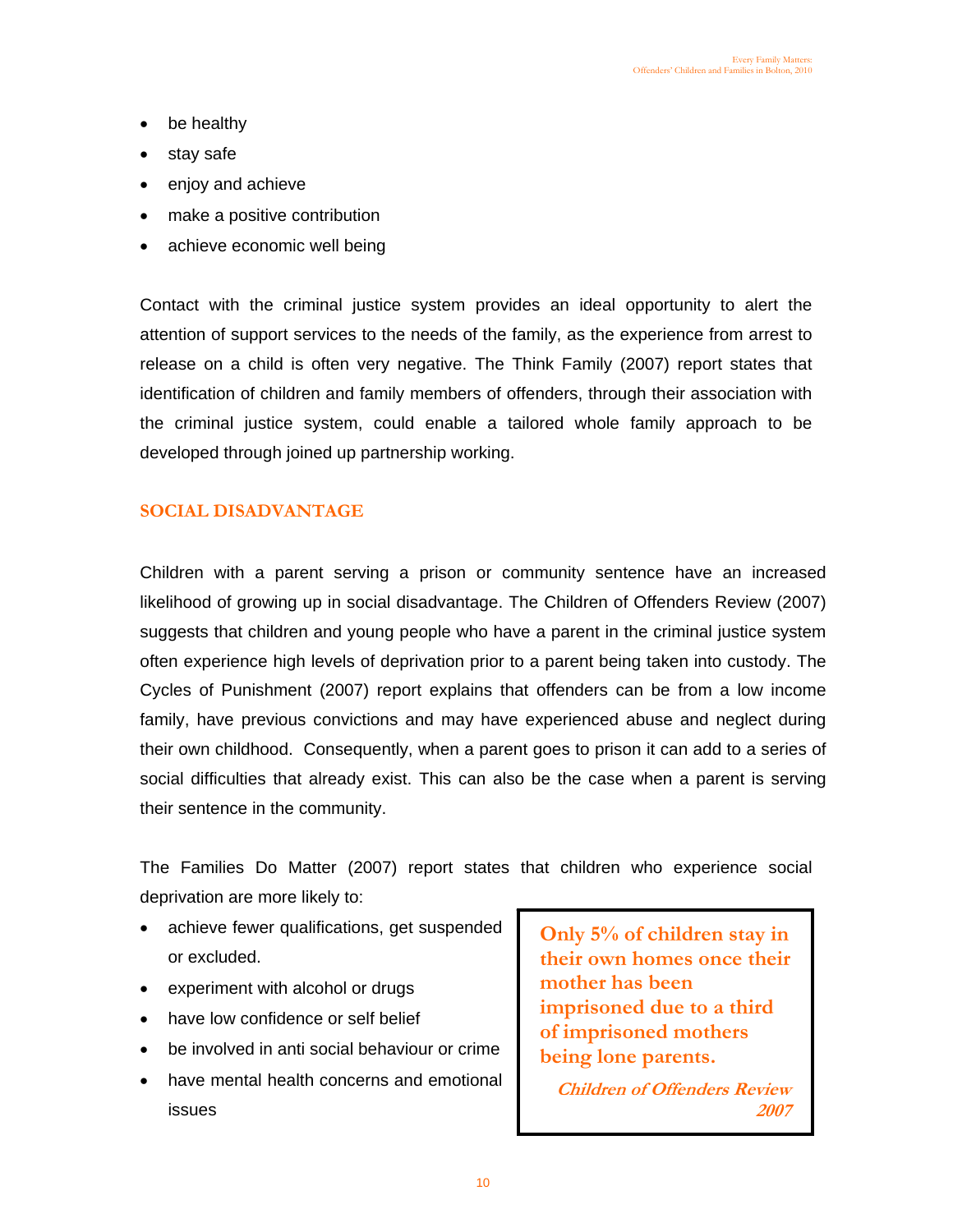The Think Family (2007) report goes a step further indicating that children can often be trapped in generational cycles of disadvantage contributed to largely by having a parent in custody or on community order. It is also understood that children and young people often imitate their parent's behaviour, which can intensify problems. The Cycles of Punishment (2007) Report supports this by demonstrating that children may adopt offending patterns. A recent study by Murray and Farrington (2005) outlined in the report found that 48% of boys separated from their fathers due to imprisonment between the ages 1-8 years old went on to be convicted as an adult. These patterns of behaviour passed from one generation to the next are a further form of disadvantage.

**2% of families experience five or more risk factors, this represents 140,000 families.** 

> **Reaching Out: Think Family**  *2007*

Children of offenders often experience an increased level of stress linked to changes in their routine. The remaining parent may have to take on additional employment which could lead to less time spent with the child, in addition to the pressure caused by a partner's imprisonment or community sentence. In cases of maternal imprisonment, accommodation is more likely to be disrupted and children possibly taken into care. Children living in the care system

can suffer from emotional and behaviour difficulties due to frustration at their circumstances. The Cycles of Punishment (2007) report states that children as young as 8 years old can be affected by discrimination. Problems within the home or school that may not be fully understood can lead to negative consequences such as exclusion as a result of bad behaviour in the classroom.

However, positive relationships between children and their parent or carers can be protective against negative consequences. Reaching Out: Think Family (2007) report indicates that a strong bond between the parent and child can often help promote good social and emotional skills. Parental interest in education can often lead to good cognitive abilities and high levels of achievement.

The population of Black and Minority Ethnic (BME) offenders in the criminal justice system is disproportional to that in the general population at 26-29% to 9%. With this in mind the number of BME families affected by the criminal justice system will similarly be disproportionate to that within the general population.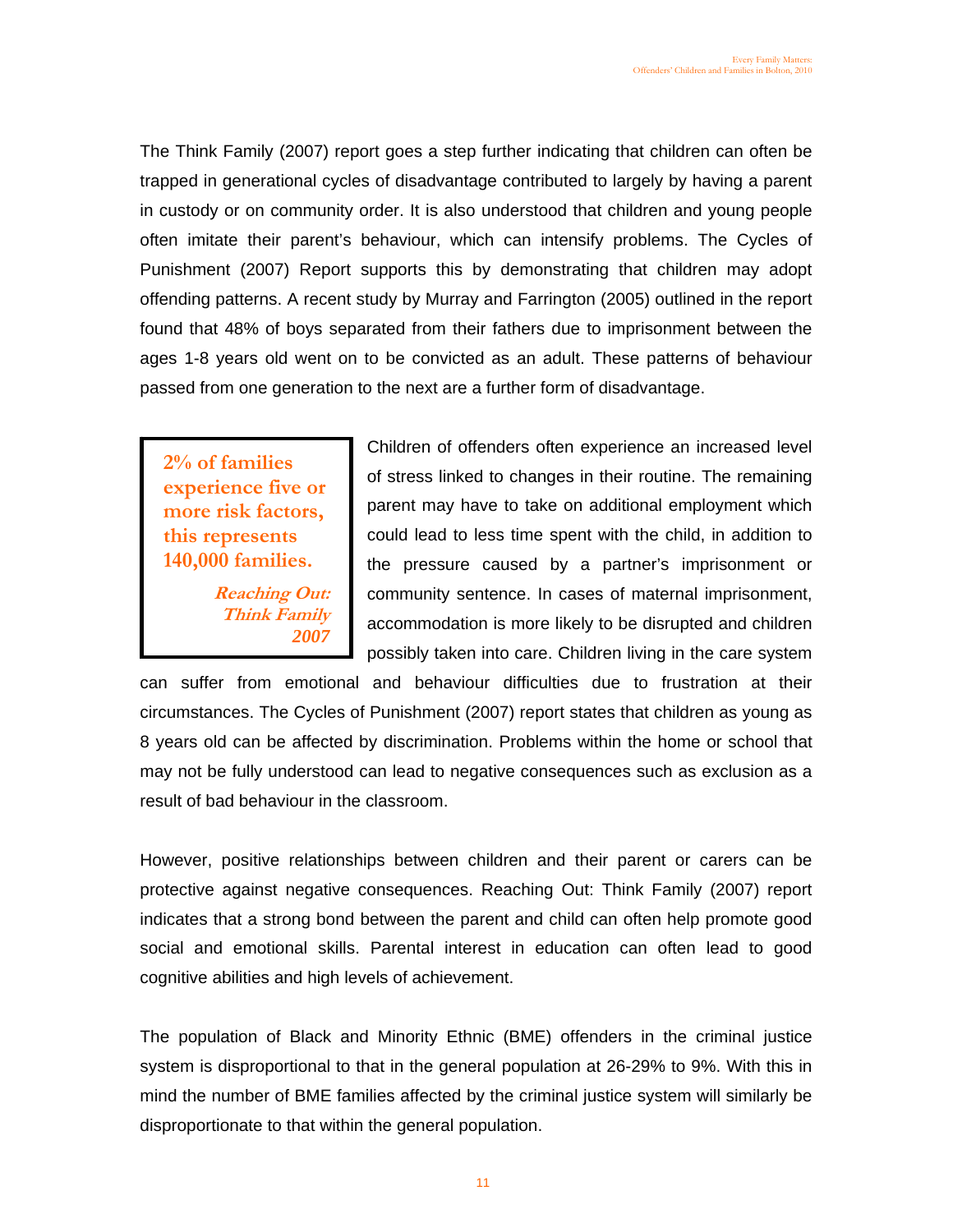Yet the number of specific services tailored to meet this groups needs does not reflect this. The SCIE Knowledge Review 17 (2007) stated that it is commonly accepted that members of the BME community are often less likely to access mainstream services and are often classed as 'hard to reach'.

### **POVERTY AND ECONOMIC INSTABILITY**

Imprisonment can have a negative financial impact on families, leaving family members vulnerable to instability, poverty and housing disruption. This can be attributed to the remaining parent leaving their job to look after the children or due to the imprisoned parent being the main earner and the resulting loss of income. The care of the children may be taken up by a kin carer (i.e. grandparent or aunt/uncle) or private fosterer which can lead to knock on effects such as risk to accommodation. The Cycles of Punishment (2007) report states that the cost of visiting offenders, in addition to sending clothes and other items to the prison, can build further costs for the family. However, in some cases, both parents are unemployed prior to imprisonment, which can lead to families who currently live in poverty and debt, experiencing further levels of deprivation during imprisonment. 72% of prisoners were found to be in receipt of benefits prior to coming into prison. The Reaching Out: Think Family (2007) report found that 22% of children live in households on low incomes and 13% experience existent poverty. This can lead to poor health and financial exclusion.

**Imprisonment provides an opportunity to identify children at risk and offer support to mitigate negative effects of imprisonment on family circumstances.**

**POPS 2008**

The Children of Offenders Review (2007) suggests that children and families experiencing financial poverty are also likely to experience other difficulties such as;

- reduced levels of educational attainment
- reduced levels of economic achievement
- increased likelihood of developing a physical illness or disability

Families involved in the criminal justice system can often incur significant levels of debt, especially as a result of imprisonment. This can relate to the cost of visiting a prison particularly if a family has to travel great distances. Research by the Prison Reform Trust reveals that in 2004 over 9,000 prisoners were held over 100 miles away from the town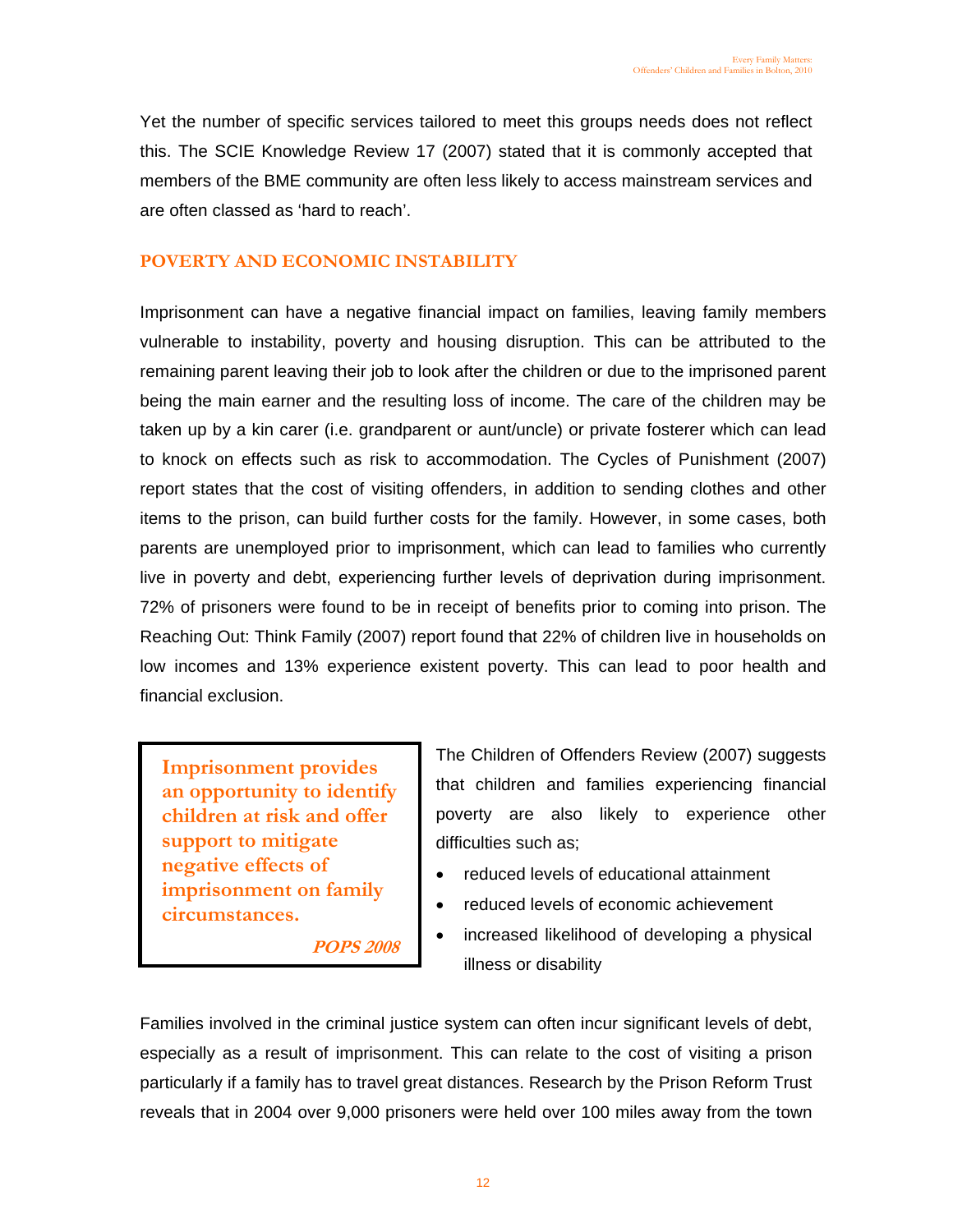where their court case took place, with male prisoners held an average of 51 miles away, and female prisoners 62 miles away. In addition to the direct costs incurred, families may often struggle to provide the offender with additional clothing and other requested items. This can put pressure on families to go without basic provisions themselves or to turn to loans in order to cover costs and by doing so acquire more debt.

Some families may not be aware of available support services. For example, some families are able to apply for benefits to cover the travel and subsistence costs incurred when prison visiting through the Assisted Prison Visits Scheme.

**51% of families in the UK are accepted as homeless. Bad housing and overcrowding are linked to mental health problems.**

> **Reaching Out: Think Family 2007**

Whilst financial difficulties within the home can be a significant source of stress for families the consequences for family members can extend beyond monetary concerns to include physical, emotional or psychological issues. The Reaching Out: Think Family (2007) report states that parents who experience difficulties in one area of their lifestyle are significantly more likely to also experience other difficulties. For example, there is a strong link between a parent's income and the child's earnings as an adult. It is understood that strong family links can have a hugely positive impact upon childhood poverty.

#### **MAINTAINING FAMILY CONTACT**

The Home Office has identified that the maintenance of family contact whilst an offender is in custody is crucial to reducing the risk of re-offending. The Think Family (2008) report reveals that prisoners who receive family visits are 18% less likely to re-offend. Children and families also benefit from keeping in contact with the offender during their sentence. This is in accordance with the UN Convention on the Rights of the Child, which states that children who have been separated from their parents have the right to maintain personal contact, unless this is contrary to their best interests (Article 9:3). Despite this the Home Office Reducing Re-offending National Action Plan (2004) has acknowledged that as many as 43% of children with an imprisoned parent do not keep in touch throughout a custodial sentence.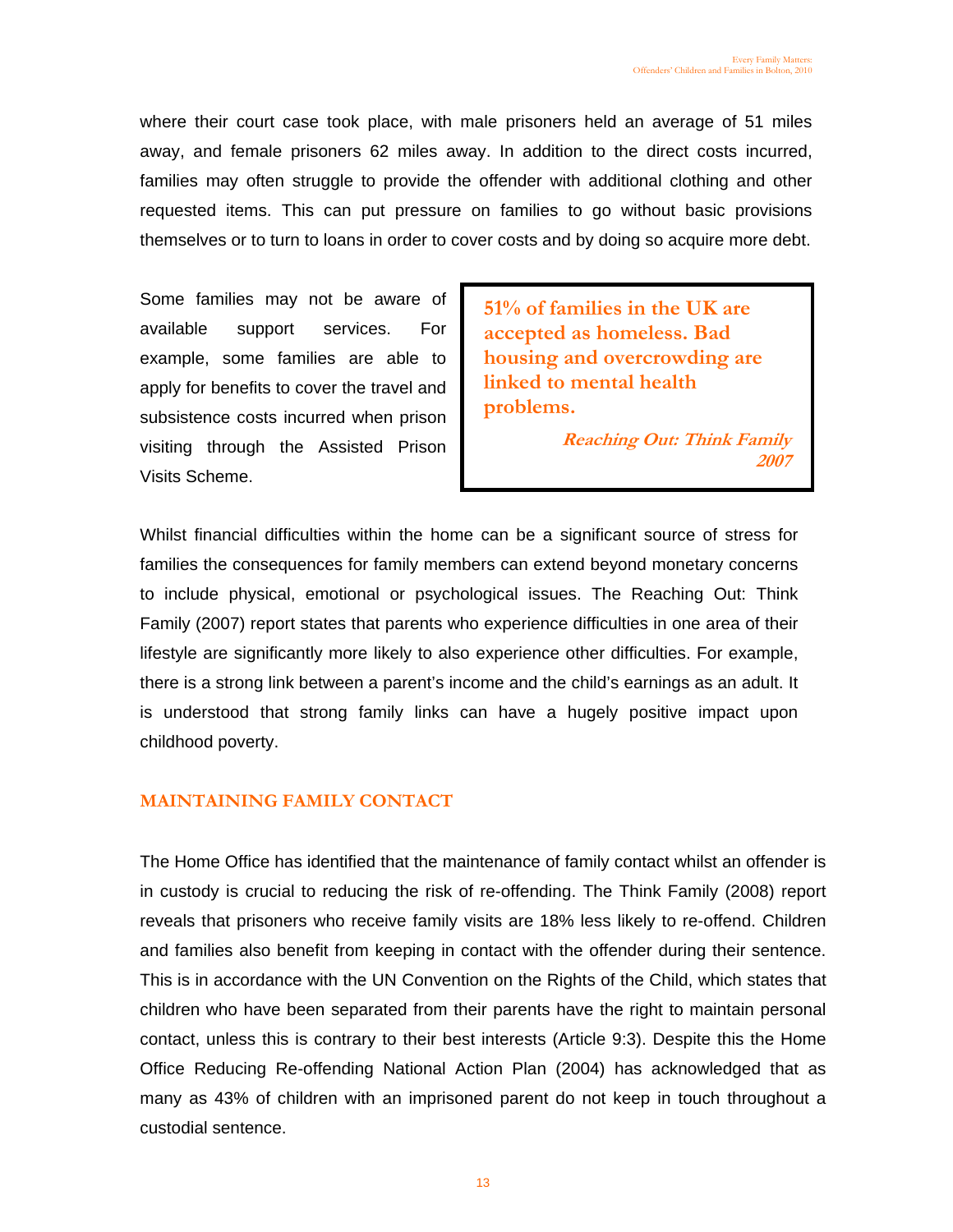Some parents find it easier to tell their children the absent parent has got a job elsewhere and is living away from the family. It is widely recommended that parents and carers be honest with children as they may find out the truth from others or suffer distress when the offender is not around for birthdays or other important events. Parents who

**Prisoners are up to 6 times less likely to re-offend if they maintain strong family ties whilst in prison. To do this and be able to rebuild their lives after imprisonment they and their families need support.** 

> **Nationwide Foundation 2007**

have support find it easier to tell their child the truth as well as benefiting from assistance to cope with other difficulties linked to their involvement with the criminal justice system.

Of particular note is the finding that parents who tell the children about the imprisonment of a relative are more inclined to visit and maintain links with the offender (Families do Matter (2007) report).

The Risk, Protection and Resilience Review (2008), found that maintaining contact between fathers and children was sustained by the positive attitude of the mother. By contrast the maintenance of contact between a female offender and her children was largely dependant on the relationship between the mother and current carer of the children. Only one quarter of children of women prisoners live with their biological or current fathers during imprisonment of the mother indicating that the 'carer' role must fall to other family members or friends.

By supporting families to keep in contact during a custodial or community sentence and by helping to establish a more secure environment for children, further negative consequences associated with having a relative in the criminal justice system can be prevented. This is a crucial issue as 66% of women prisoners and 59% of men in prison have dependent children under the age of 18. There are, as a consequence, a significant number of children potentially negatively affected by association with prison or community sentencing options, who could benefit from contact and support.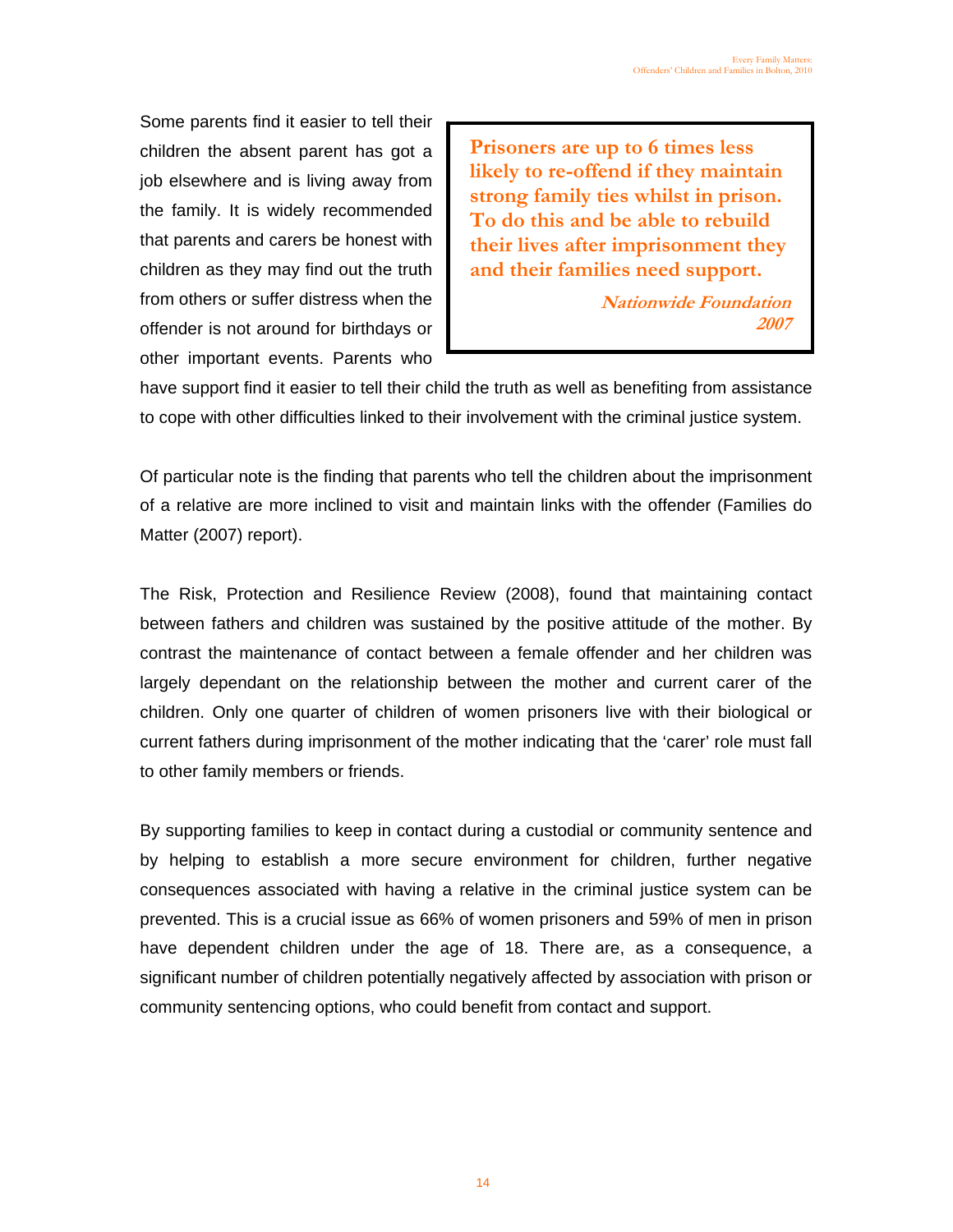#### **MENTAL HEALTH**

The Every Child Matters agenda (2003) states that every child has the right to be healthy. However, the Children of Offenders Review (2007) reveals that children of offending parents are three times more likely to suffer mental health problems compared to children with non offending parents. This can be as a consequence of a stressful arrest or due to pressure on the family resulting from one of the parents being absent. Some children experience stigma, bullying and teasing through school, friends or the wider community following a parent being charged with an offence. Family members may also experience depression or anxiety.

Remaining parents or caregivers often also experience the stress associated with the imprisonment of a loved one. Many families experience fear of being stigmatized by disclosing they have a relative in the criminal justice system. This can manifest itself in a child lying or keeping their parent's whereabouts a secret. As a consequence, families may not access appropriate support from schools, children's centres or external agencies. If support agencies are not aware of the identity of families supporting an offender, it is more likely to perpetuate the existing situation in which limited information is collated regarding the children affected, where they live and which or if any services they are accessing.

The reaction of a child to a parent being taken into custody or receiving a community order can vary and will depend on a number of factors;

**In 2006, more children were affected by the imprisonment of a parent than by a divorce in the family.**

**Families Do Matter Ministry of Justice 2009**

- age of the child at the time of parent's arrest.
- reaction of the existing parent
- change or upheaval to lifestyle
- nature of the offence
- length of sentence
- distance of prison from home
- poverty resulting from imprisonment
- witnessing of arrest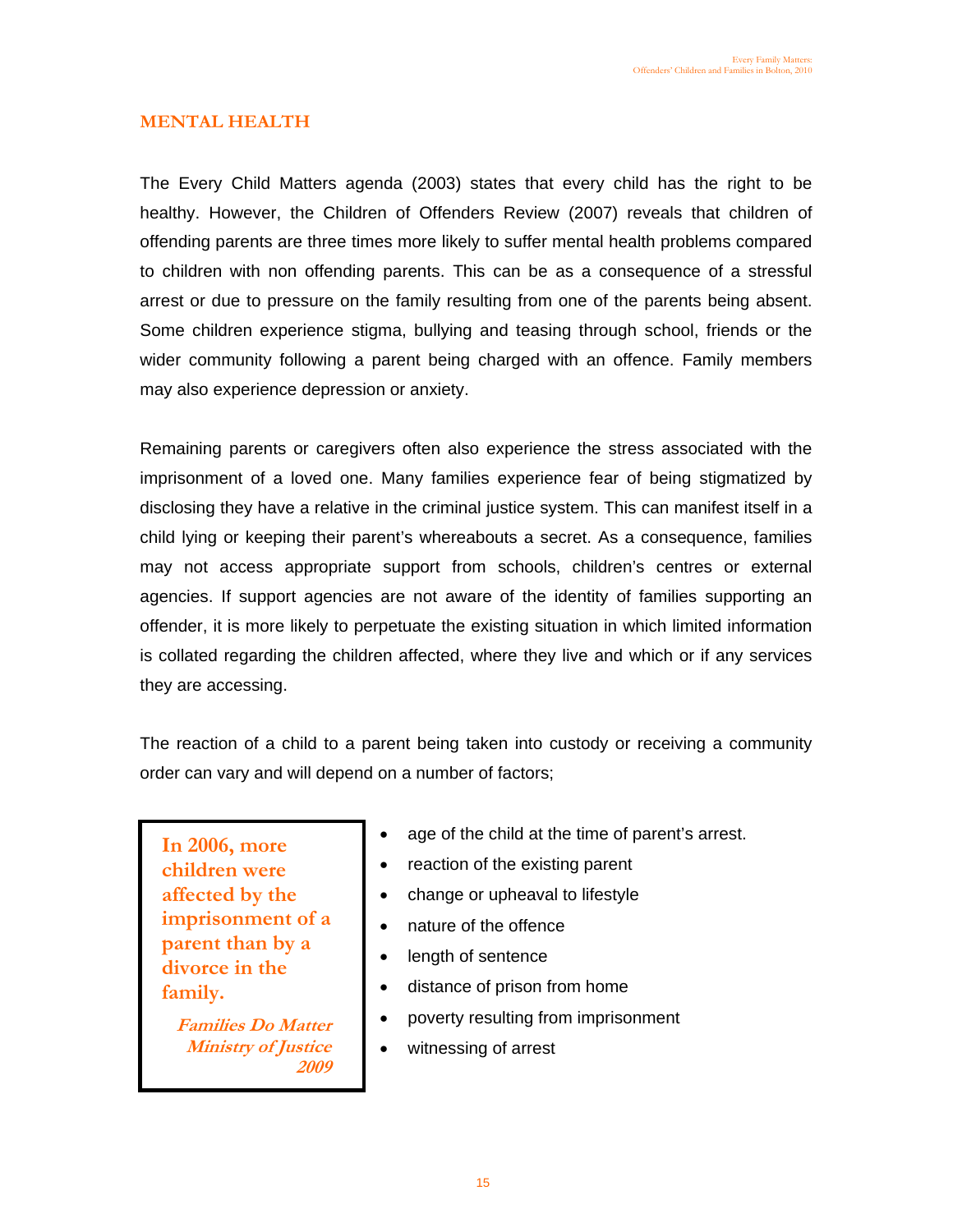Young children may be confused and find it difficult to understand changes in their home life. This can lead to the child or young person experiencing feelings of blame or guilt, arising from the belief that the absence of their parent is somehow their fault. The Cycles of Punishment (2007) report explores the impact of parental imprisonment on a child's future relationships with particular reference to the fear of abandonment that may manifest during their childhood as a direct result. It has also been documented in the Community Care *(2009)* report that children are known to plead with the remaining parent, promising to behave better if the offending parent could be allowed back to the family home. Babies may be too young to understand the circumstances but may feel affected by the stress within the home, which can have an effect on their health.

The Reaching Out: Think Family (2007) states that parental health concerns can negatively impact a child's emotional and social skills. 35% of offender's children are reported to experience mental health difficulties compared to children of non offenders. This is of great concern as nearly half a million parents in the United Kingdom experience mental health problems.

The Families Do Matter (2007) report clearly underlines that children and families of offenders can have complex needs and would benefit from agencies working in partnership to offer a comprehensive service to identify and address the issues they face.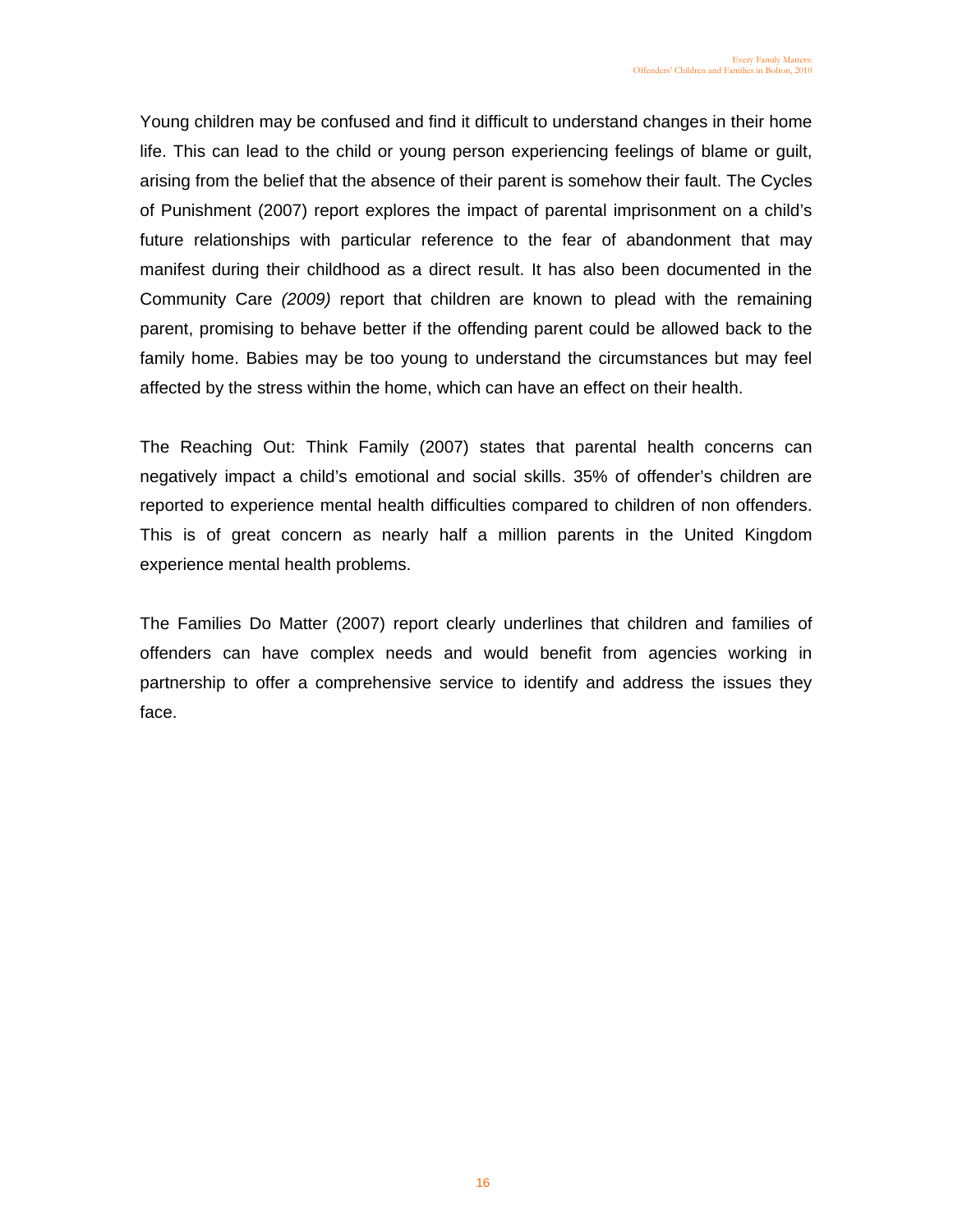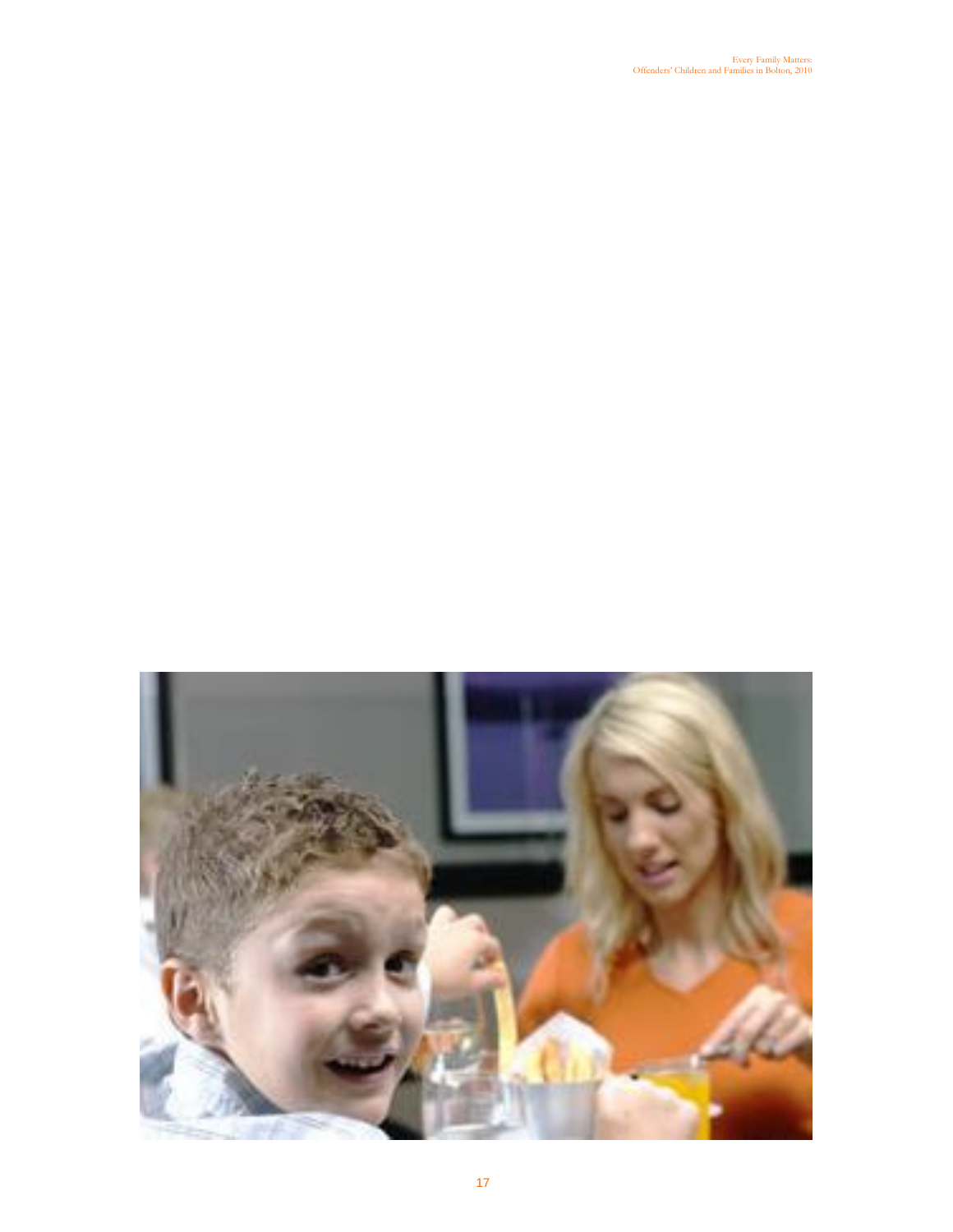# **EMERGING THEMES**

This section outlines the key trends that have emerged from our various avenues of research.

# **WHAT ARE THE NEEDS OF BOLTON OFFENDER' CHILDREN AND FAMILIES?**

- Most families were dealing with a high level of guilt and processing feelings of loss similar to that of bereavement. In many cases this manifested into both physical and mental health issues such as head aches, back problems, nervousness and anxiousness feelings linked to stress.
- Most families did not know of any offender family support groups in the Bolton area, apart from those attached to the prisons they visited.
- Childcare concerns were the most noted responses.
- 75% of families stated that they did not currently access any child and family services for fear of 'social services' involvement.
- Families highlighted that finance and debt issues were a problem, with regards to the pressure of having to send it Postal Orders and property into prison and/or dealing with a lack of income relating to that of the offender. Many families were not aware of Assisted Prison Visits Scheme and therefore not claiming appropriate travel benefits.
- Many families were concerned with the drug and alcohol issues of the offender. There was a distinct lack of understanding about what services were available to the offender and therefore feelings of confusion and worry were a major result.
- Many families expressed a lack of knowledge and understanding about the criminal justice system.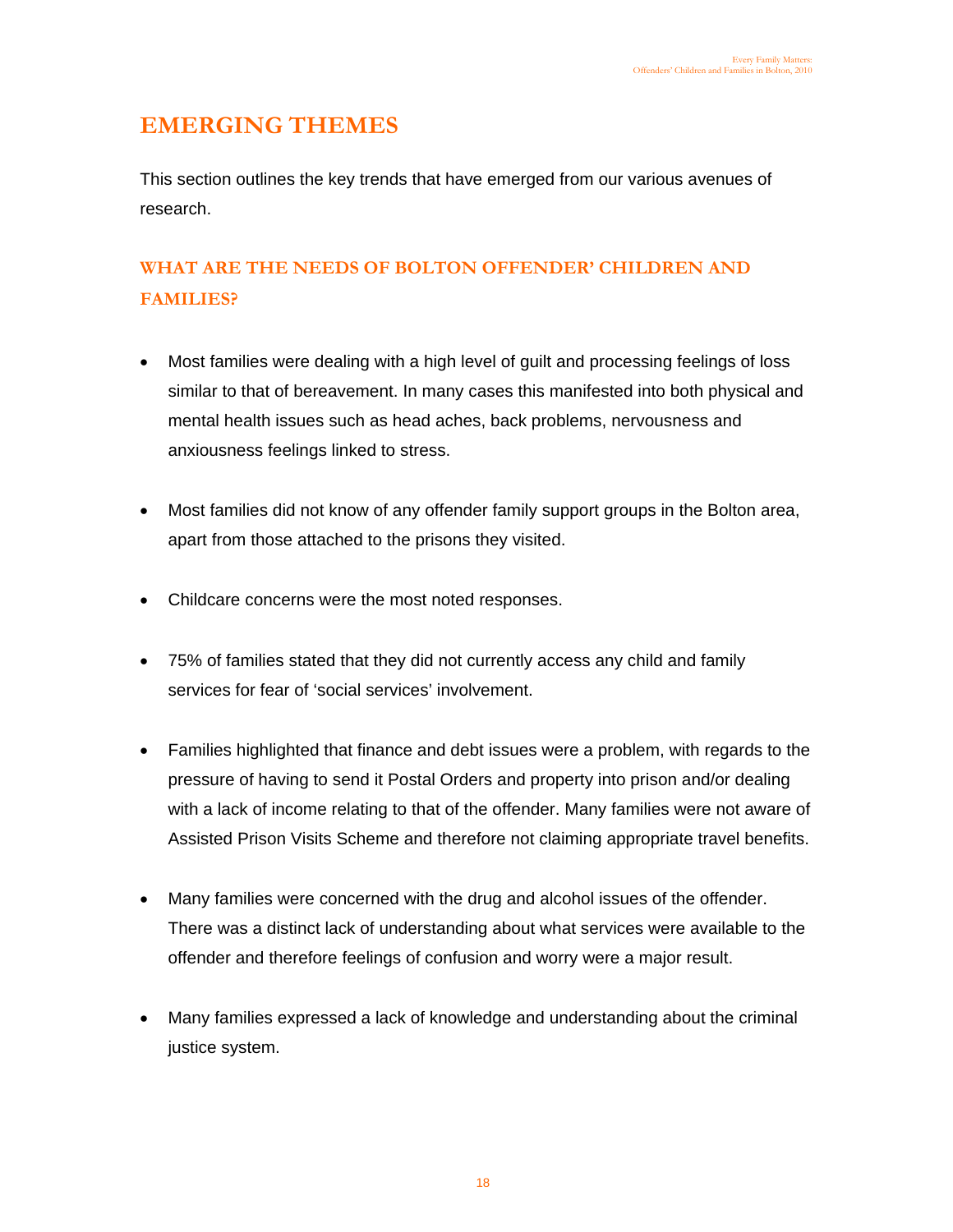- Housing and accommodation was an issue for some families as instability with the removal of the offender may have caused problems with tenancy agreements, ability to pay mortgage etc.
- Most families expressed feelings of isolation with regards to social networks that understood what they were going though. Families spoke about wanting to meet with other families to share their experiences and get peer support.

# **WHERE ARE OFFENDER' CHILDREN AND FAMILIES IN BOLTON?**

*Figure 1* highlights hot spots where offenders' families that engaged with this project reside in Bolton. This information is based upon the questionnaires received from offenders' families visiting Bolton Sure Start Children's Centres, HMPYOI Forest Bank, HMP Styal, HMYOI Hindley and HMYOI Lancaster Farms.

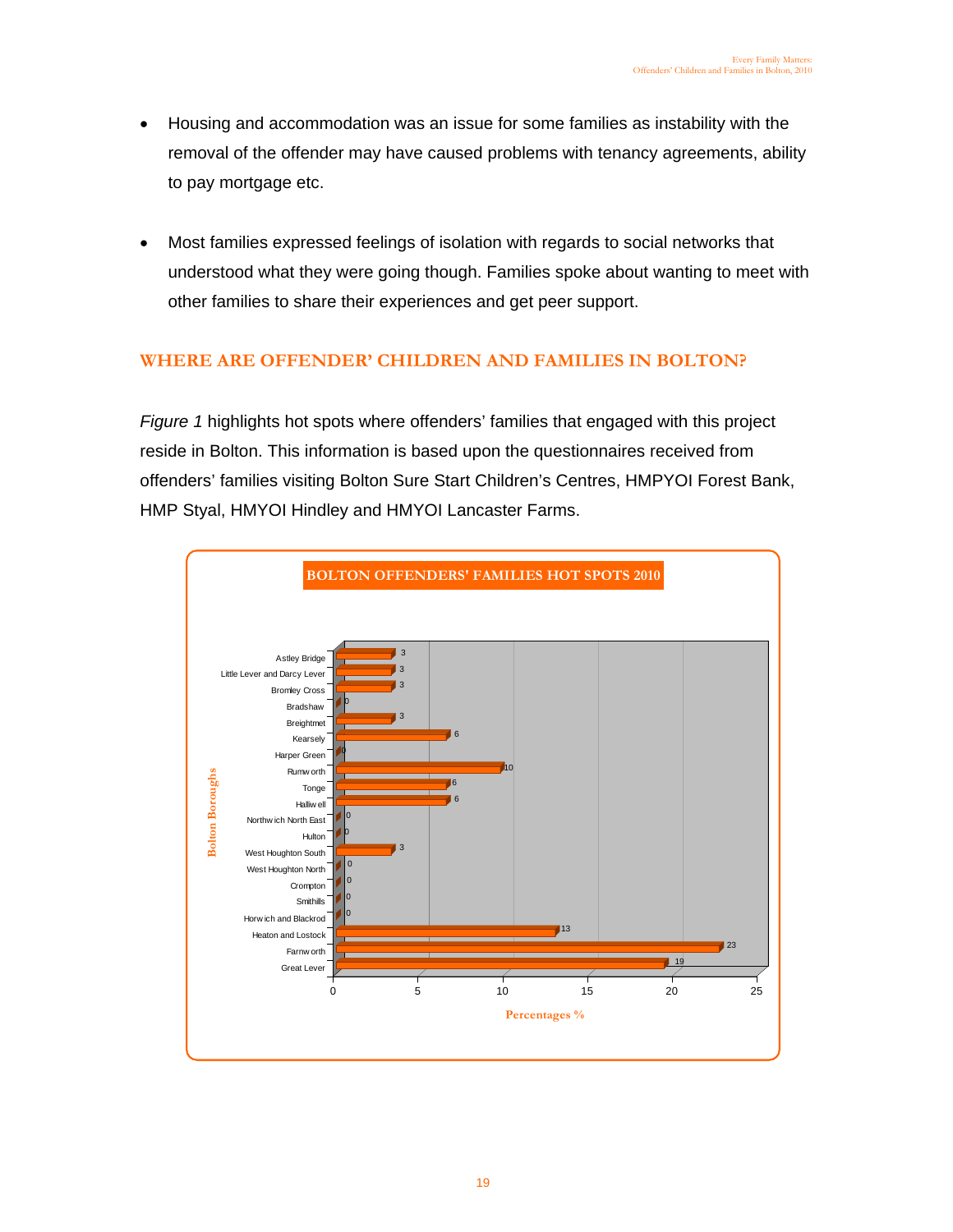#### **WHERE ARE BOLTON OFFENDERS IN THE NORTH WEST?**

From the information in *Figure 2* it is evident that the vast majority of adult male Bolton offenders in the North West are situated in HMPYOI Forest Bank (29%), HMP Risley (17%) and HMP Wymott (9%). This can be explained by the migration routes of offenders at the point of sentence from Bolton Courts. From the court offenders are moved to a local prison or are held on remand at HMPYOI Forest Bank, progressing in time to a category B prison such as HMP Risley, moving through the system to a lower security category C prison such as HMP Wymott. From HMP Wymott an offender will most likely move on to HMP Kirkham, which is a low security, open prison from which they will eventually be released.



*Fig. 2: Release of Offenders Report (2009)* 

4% of Bolton offenders in the North West are female, housed in HMP Styal; 3% of Bolton offenders in the North West are juveniles males aged between 15 – 17 years old, housed in HMYOI Hindley; and 9% of Bolton offenders in the North West are young offenders males aged between 18 – 21, housed in HMYOI Lancaster Farms and HMYOI Thorn Cross.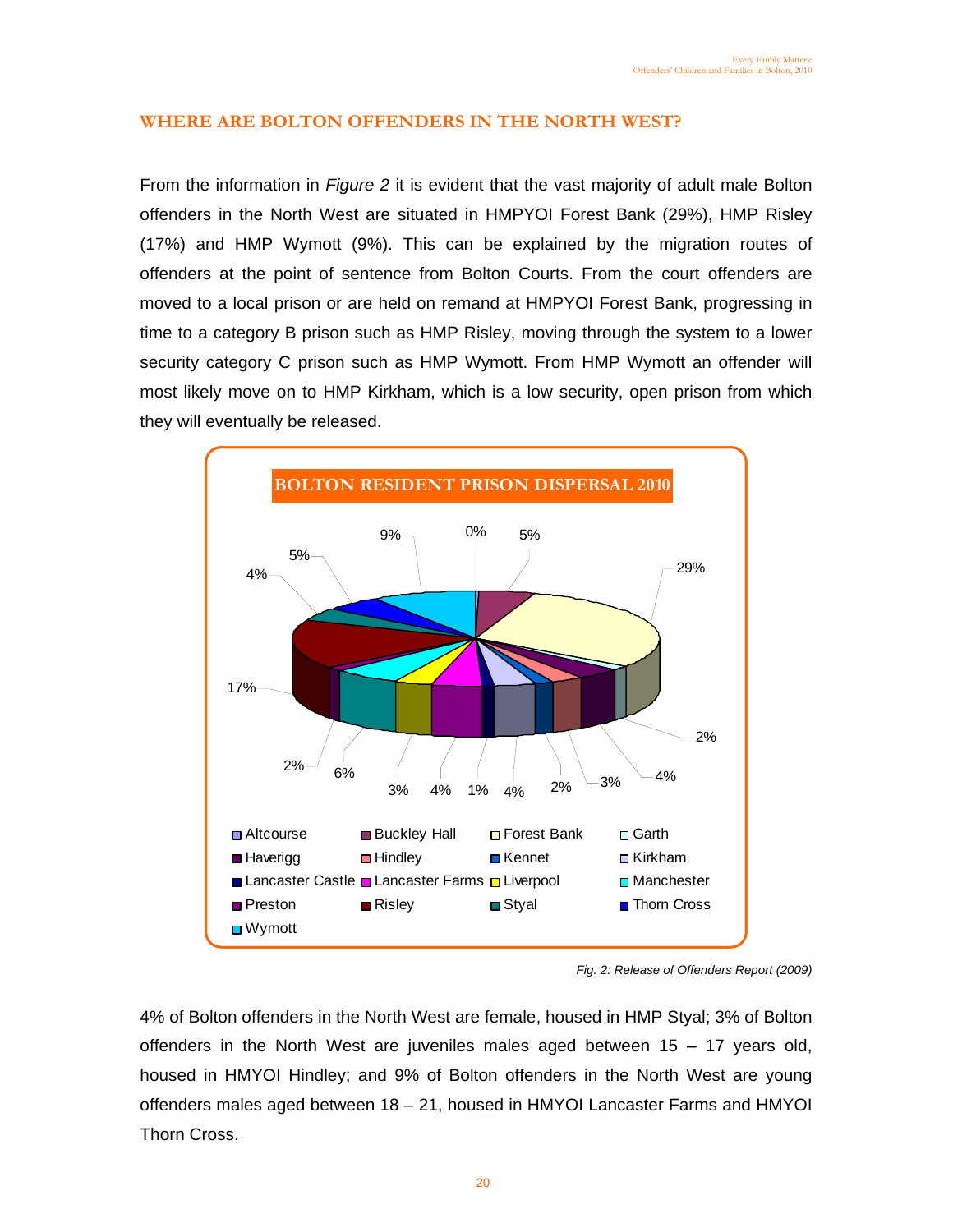# **WHAT ARE THE NEEDS OF BOLTON SURE START CHILDREN'S CENTRES?**

All Bolton Children's Sure Start Centres were contacted via questionnaire and a sample was interviewed. The resulting emerging themes have been detailed below: -

- All Bolton Children's Sure Start Centres primarily identify children and families of offenders though self disclosure by existing parents, grandparents, current carers or referrals from another agencies.
- All Bolton Children's Sure Start workers are very aware of the services that the centres provide for family members, as well as acknowledging which social groups the service caters for. However there is no dedicated level of support or service aimed at children and families of offenders.
- 50% of staff in Bolton Sure Start Children's Centres are unaware of services for offenders' families in the local area and are therefore limited in how they can support these families. However one of the Bolton Sure Start Children's Centre Coordinators attended a recent POPS training session on the effects of imprisonment on a child. Therefore some of the Bolton Centres have knowledge of offenders' families services in the region and information on where to signpost families of offenders, but this is not Bolton wide or Bolton specific at present.
- 50% of respondents indicated that there is currently a general lack of information and knowledge about relevant services, or the existence of a services database to be used to assist agencies to support families of offenders and make referrals.
- All of Bolton Sure Start Children's Centre workers were keen to express that offenders' families do not tend to make self-referrals to agencies which can often lead to families being falsely identified as single parent families. Bolton Sure Start Children's Centre workers were also concerned that offenders' families may not be accessing any services appropriately and may be missing out on necessary levels of support and advice. Bolton Sure Start Children's Centre workers observed that there needed to be improvements in the methods used to identify families of offenders.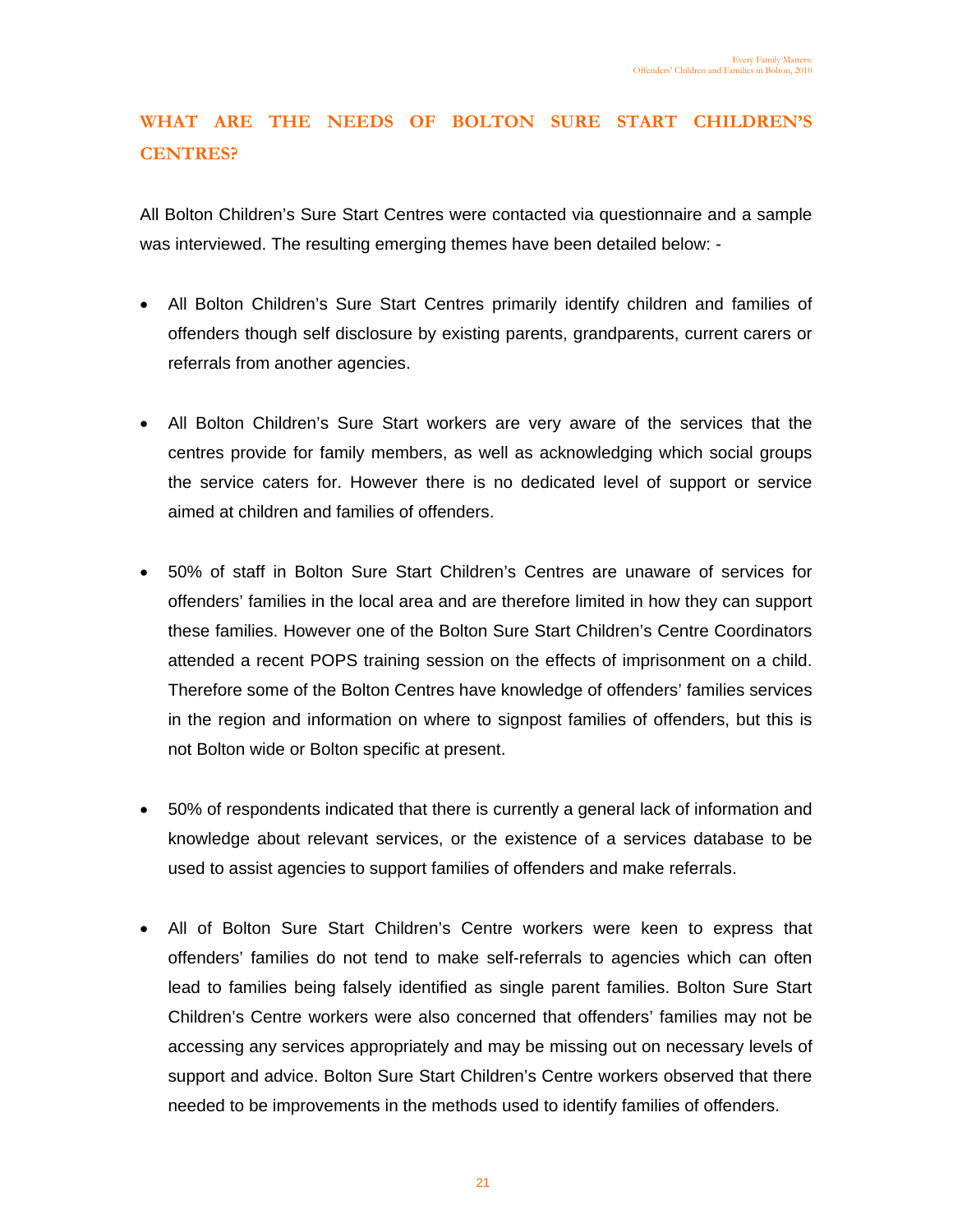• 100% Bolton Sure Start Children's Centre workers believed that children and families of offenders were not getting the practical help and advice they may need when they were back at home in their community. Addressing issues such as maintaining parental contact via prison visits or writing letters could be supported by Bolton Sure Start Children's Centres but it was felt that a lack of knowledge and confidence around the subject matter could be an issue for many front line staff leading to a lack of identification and consequent offers of service.

# **WHAT ARE THE NEEDS OF BOLTON PRIMARY SCHOOLS?**

All Bolton Primary Schools were contacted via questionnaire and a sample was interviewed. The resulting emerging themes have been detailed below: -

- When identifying children of offenders 55% of schools relied upon the children's family making this clear to the Head Teacher. This was often through a parent or grandparent of the child. 25% of schools indicated that if a child were on a vulnerable or Special Educational Needs (SEN) list then the school might discover if the child had a relative in prison via this route.
- 74% of schools suggested that they had no specific support services in place for children of offenders. Some schools stated that school mentors and/or pastoral care was available if a pupil required additional support, but that these services were mainly linked to safeguarding practices for very vulnerable children.
- Some schools suggested that the route to accessing support would be through the Head Teacher or class teachers.
- 62% of schools were keen to share what services were available to support their own staff. These were documented as links with Social Services, Bolton Parent Partnership, Child Action Meetings and SENCO.
- All schools admitted that they were unaware of any database or directory currently in operation for schools to access support or advice.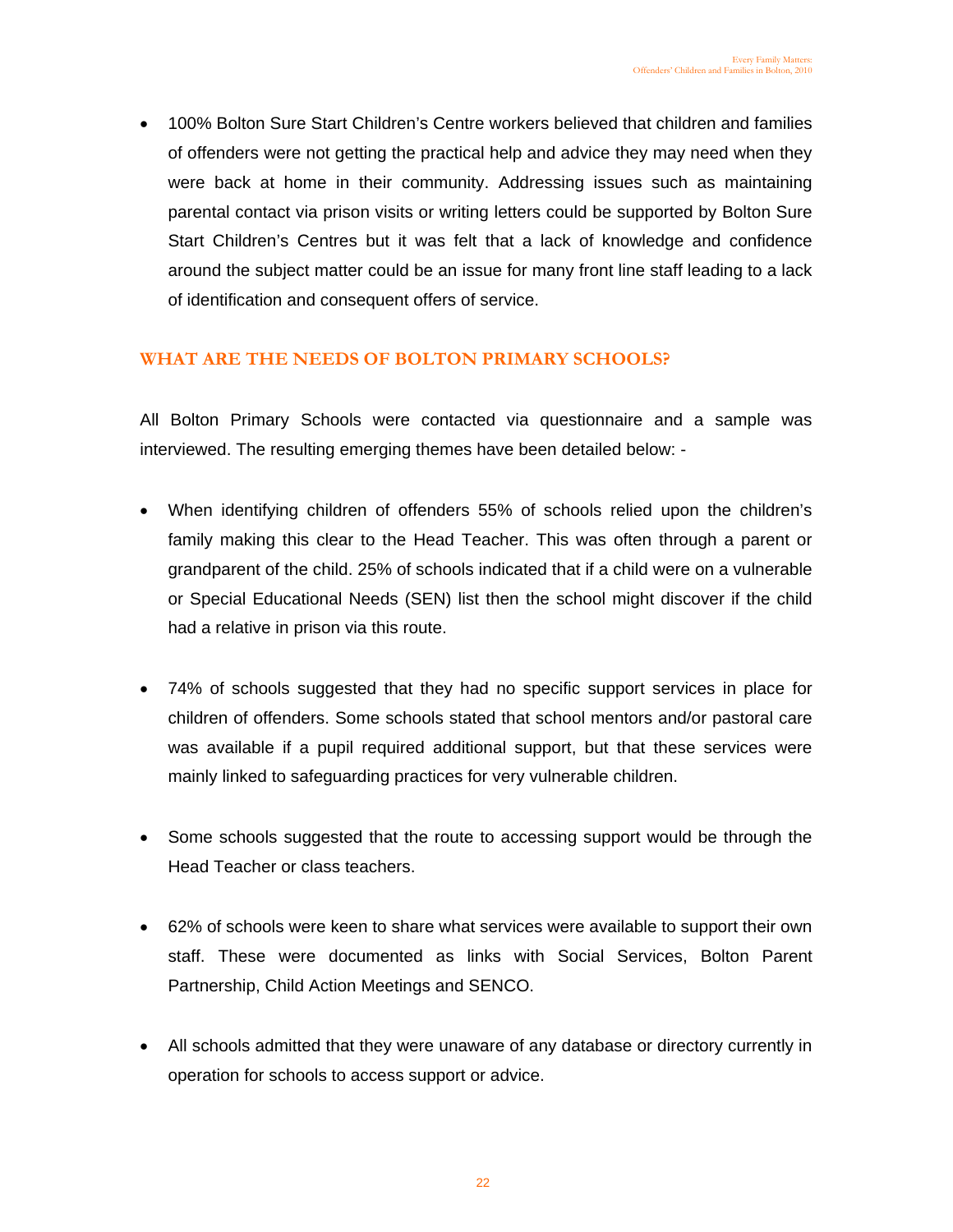- 18% of schools were keen to share what gaps they perceived in services currently available. These included: -
	- a lack of contact with relevant partnership agencies
	- a lack of information sharing protocols
	- a lack of good practice shared amongst other agencies and or schools.
- No schools indicated awareness or knowledge on how an offenders' family could access external support services.
- The majority of schools indicated that they would be unable to offer support to families in completing Assisted Prison Visit Scheme application forms or booking a prison visit.
- 62% schools stated that they didn't have any children of offenders in their school or that families had not disclosed this information to the school.
- 44% of schools declared that they had never been asked to assist in supporting contact between a child or family and an offender.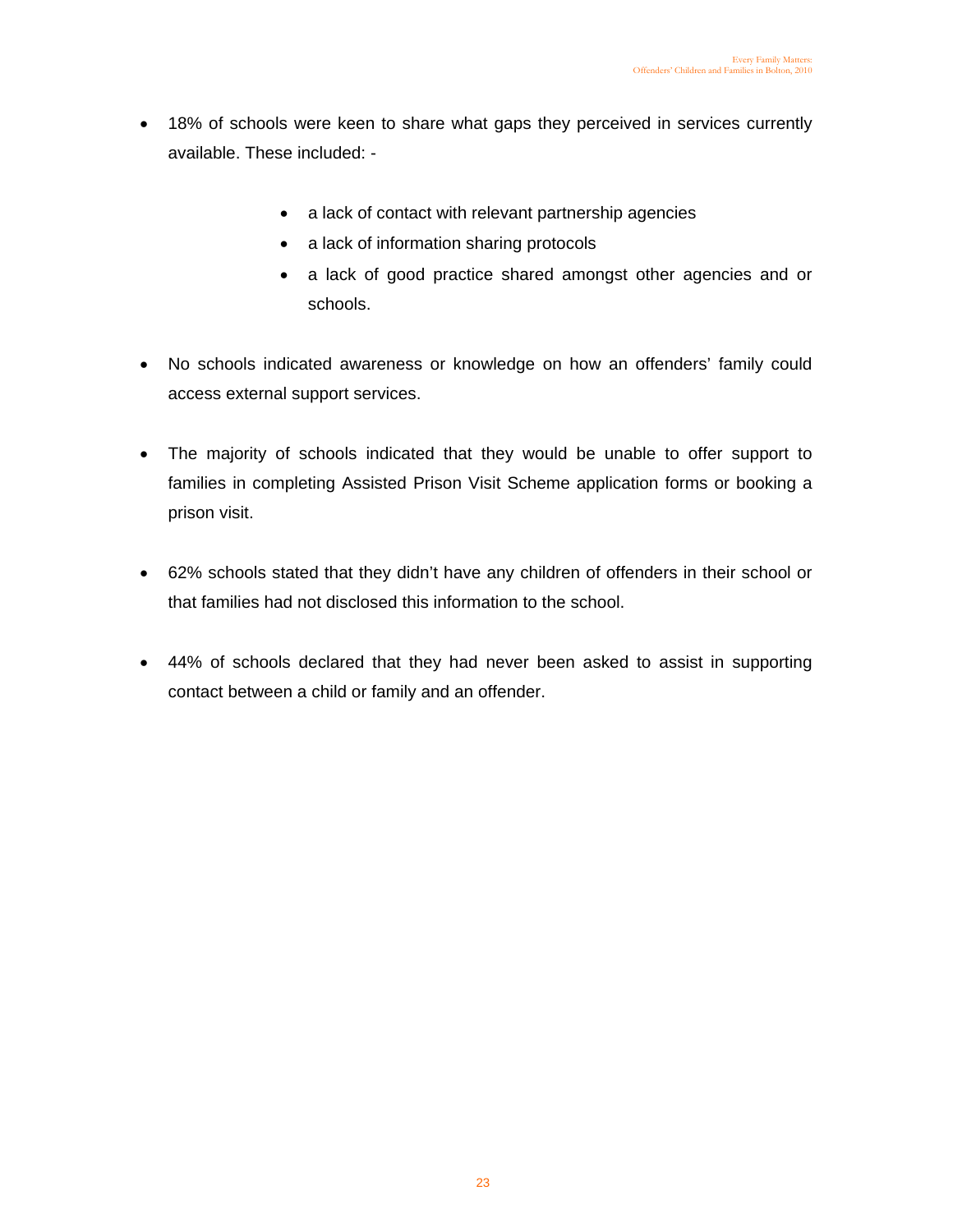# **CONCLUSIONS**

During the course of this mapping exercise a number of conclusions have been drawn from the research undertaken as summarised below: -

- 1. **Awareness and understanding.** There is a distinct lack of awareness and understanding with regards the needs of offenders' children and families. Agencies and their staff seem to have a fear about broaching the subject with families they suspect may be supporting an offender, which in turn creates distance between the practitioner and the service user. Many seem to feel that offenders' children and families are simply too hard to reach and will not engage with any agency, but evidence shows that this is not the case.
- 2. **Multi-agency approach.** Both the Department for Children, Families and Schools and Criminal Justice System agencies have a responsibility to work with and provide services for offenders' children and families. At the current time it appears that agencies are not looking to each other to tackle this. The lack of a strategic and joined up approach results in duplication, competition and the emergence of gaps in essential services.
- 3. **Needs assessments.** At the moment when a person with children is arrested or imprisoned, and consequently separated from their family, there is no automatic needs assessment of the children affected unless they are taken into care. The only person asked about their needs is the offender. The offender will be questioned about their family relationships or children on their initial induction assessment at a prison but if they choose not to answer (for fear of a negative ramifications i.e. children being taken into care) or give false information then the child/family is not further considered or given the opportunity to have their say.
- 4. **Prison Visitor Centres.** Most prisons in the North West have a Visitor Centre which provides, in basic terms, a place for visitors to go to before and after a visit, to shelter from the elements and perhaps use the toilet facilities. Many now provide a host of other services from play and refreshment facilities to in depth family support. More and more Visitor Centre providers are looking to expand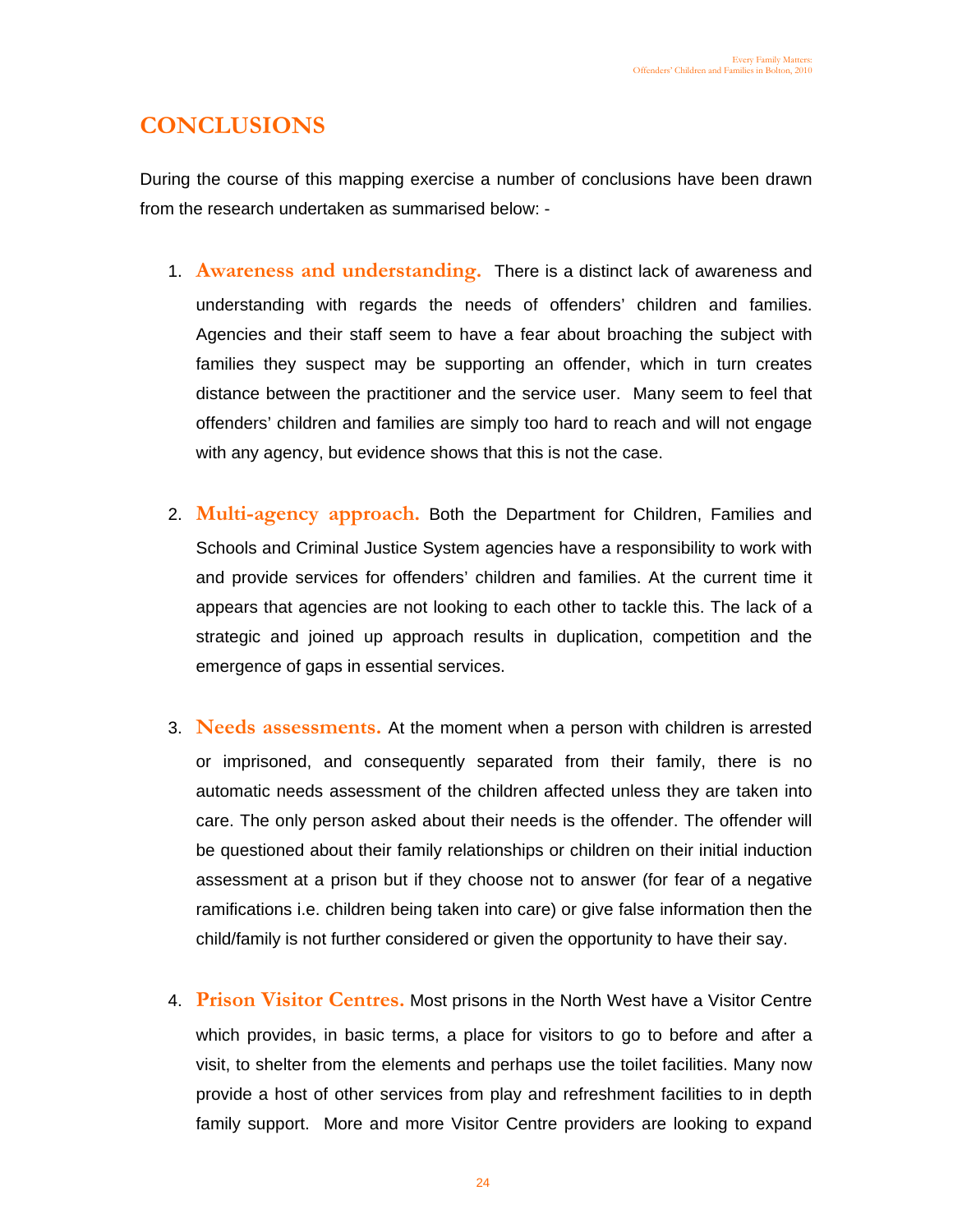the services they offer by encouraging other agencies to provide drop in clinics or share resources.

5. **Preparing and dealing with release.** There is currently little or no support to help children and families cope with the release/return of an offender home.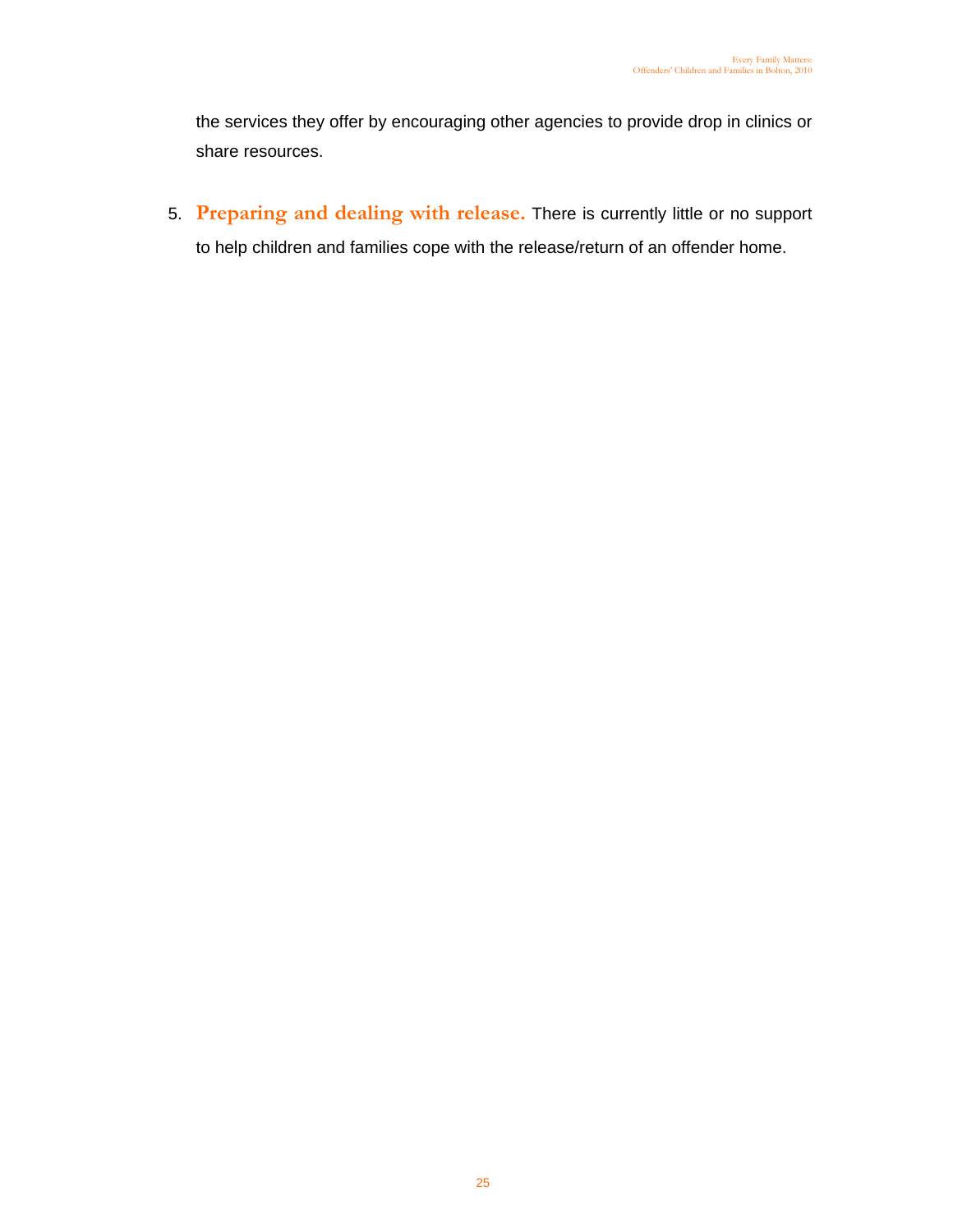

**RECOMMENDATIONS**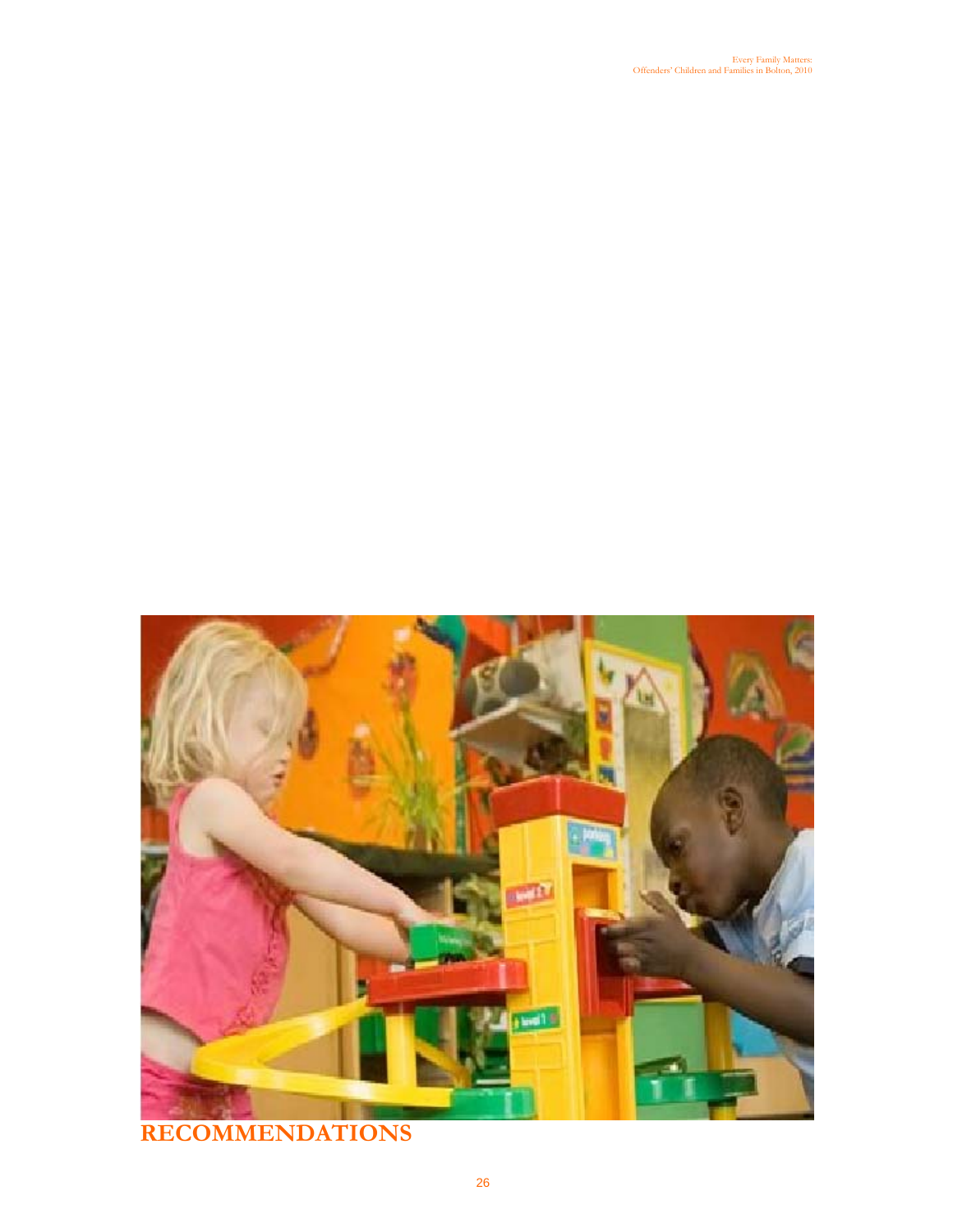From the comments and results of our mapping exercise we have developed a series of recommendations which could be used in the development of future action in Bolton.

- 1. **Get around the same table!** The development of an information sharing and communication protocol between agencies providing services to Bolton residents is vital. This could involve the Department of Children, Schools and Families (DCFS), Local Authority (L.A.) schools, children's centres, social services, GPs, nurses and third sector organisations forming links with Criminal Justice agencies such as police, probation and prison services. A 'Think Offenders' Children and Families' multi-disciplinary group could be set up to meet on a quarterly basis. This group would learn more about each other, develop working relationships and work together to design a Bolton approach to improving outcomes for offenders' children and families and reducing re-offending. This group will also ensure that work is not duplicated and that gaps in services are addressed.
- 2. **Fulfill the thirst for knowledge.** A central directory could be developed to hold information about services able to support offenders' children and families in Bolton and the North West. During the mapping exercise a useful existing directory was identified ([www.help4me.info\)](http://www.help4me.info/). It currently does not hold any information on services for children and families of offenders and so a quick reference directory (see appendix) was drawn together to illustrate the type of agencies that are currently providing services to Bolton residents that have a connection with the criminal justice system.
- 3. **Identify and intervene earlier.** An arrest referral protocol could be developed, by agencies working with children and families in Bolton. For example the protocol could direct that relevant agencies, who are signed up to an agreed information sharing protocol, could be informed when either, a child witnesses an arrest at home, or when a family member is removed from the home due to an arrest. This could then automatically instigate an early assessment of the child's/family's needs via the use of a tool such as the Common Assessment Framework (CAF).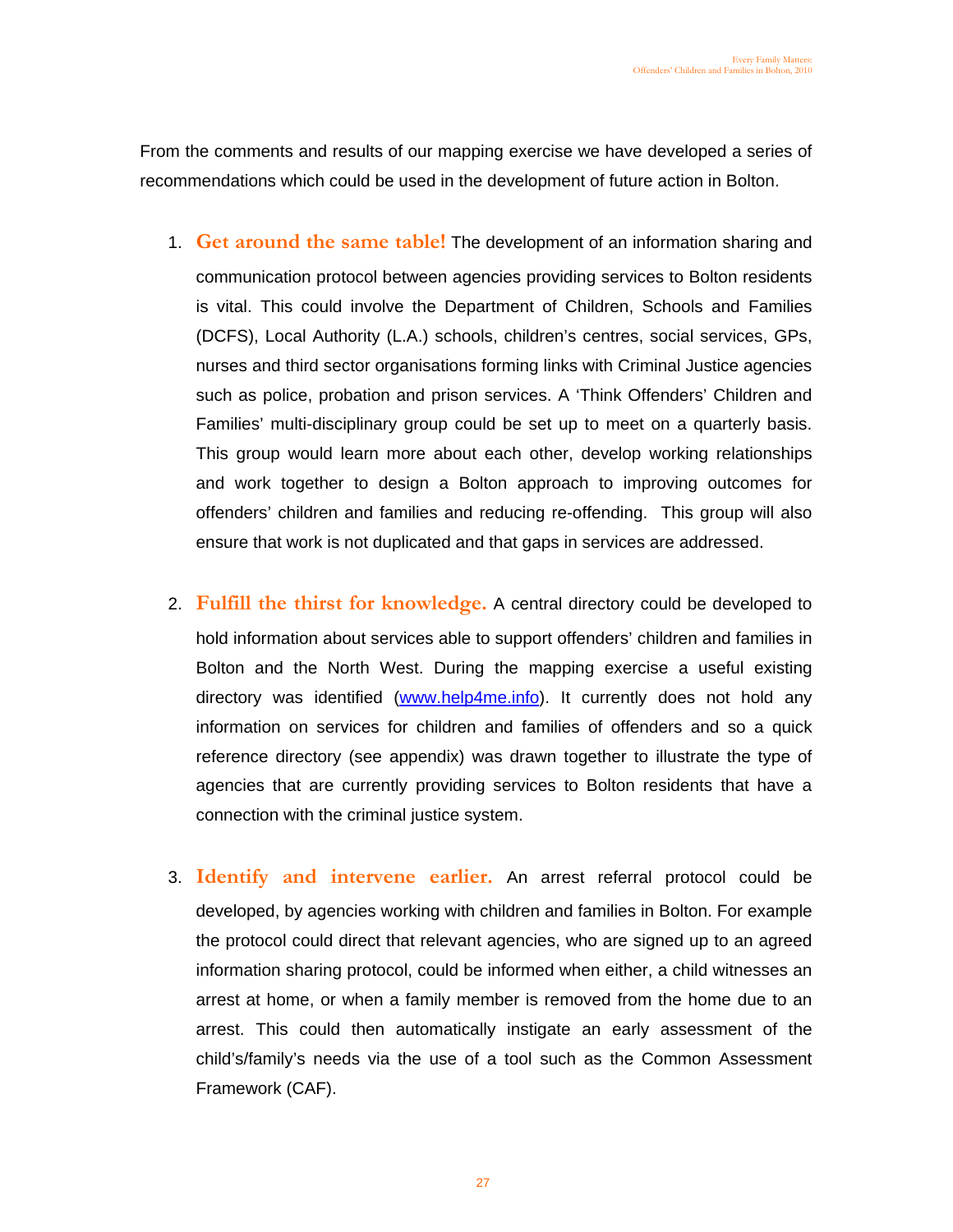- 4. **Educate and empower your workforce.** There is a need for staff in both the Department for Children, Families and Schools (via Local Authorities agencies) and amongst Criminal Justice System agencies to develop their understanding of the impact that the Criminal Justice System can have on a child and on the family unit. Staff also need to be aware of the support that is available on a local, regional and national level. It is evident that many staff are not confident in encouraging families to disclose if a child has a family member in prison, for fear of not knowing how to support them or offering incorrect advice. Training is available from a number of different third sector providers to raise awareness, explore scenarios and develop critical thinking skills around this subject matter.
- 5. **Hands on information.** An information pack for Bolton Sure Start Children Centre Staff could be developed. This information pack could provide information in the form of good practice guide, DVDs and other useful resources on: -
	- Working with offenders' children
	- Providing support to parents and cares of offenders' children
- 6. **Develop Offenders' Children and Families champions.** Each agency should consider appointing a champion who could become an expert in understanding the needs of offenders' children and families and also research and promote awareness of the services available to support them. These champions could promote new ways of working, ensure that accurate information in circulated to others and motivate and support others to be more confident in engaging with this group. Champions could meet on a quarterly basis to share knowledge, good practice and identify training opportunities. The information shared could then be developed into a feedback report for the 'Think Offenders' Children and Families' multi-disciplinary group.

#### 7. **Develop a robust referral process with North West prison Visitor**

**Centres.** Bolton Sure Start Children Centres could look to collectively band together and approach the North West Prison Service to set up a referral process between all North West Visitor Centres and all Bolton Sure Start Children Centres. This could reduce the risk of any silo work being conduced, areas or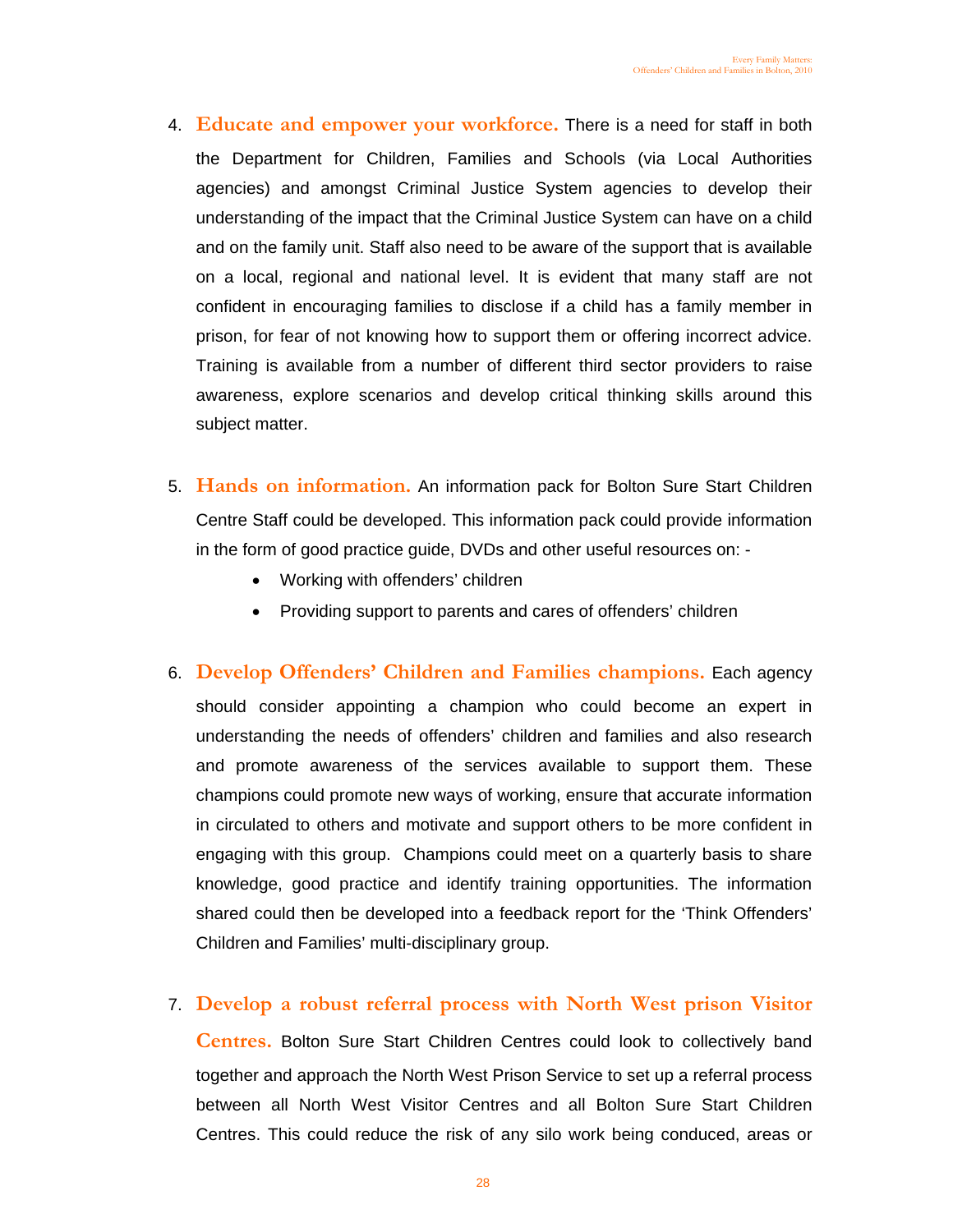work being duplicated, or missed out. If this was to take place be mindful of other agencies already working in North West Prison for example most Visitor Centres in the North West are managed by  $3<sup>rd</sup>$  sector agencies that have public sector contracts with HM Prison Service. Allying forces with other partners, such as these, will enable true partnership working to develop, may reduce costs and will certainly make for a better quality referral process. The best avenue for developing a process such as this would be via the Regional Offender Management Service Children and Families Pathway.

8. **Are you promoting what you know?** Once you are confident in your knowledge and ability to meet the needs of offenders' children and families the next area to consider is how you are going to promote this? Consider the best ways of making it clear to children and families of offenders' that you are able to help and that you can empathise with what they are dealing with. For example create a display notice board in your Sure Start Children's Centre/prison visitor centre/ school communal area/GP waiting room. Consider delivering a lesson about the impact of imprisonment of children and families. Display information leaflets about visiting prison with other information you provide. Begin to educate others.

#### 9. **Design a specific service with and for offenders' children and**

**families.** Once you have begun engaging with offenders' children and families ask them what they want, need or wish for in a service. Think about the commonly asked questions or problems that they present with. Consider how your service could be adapted to meet that need. For example could your Bolton Sure Start Children's Centre offer child care services to families that want to visit prison without their child? Could your school mentors do some one to one work with a child after they have had a prison visit, so that they could be encouraged to work through their feelings and emotions about the experience? Or can you set up an Offenders' Family Peer Support Group in Bolton?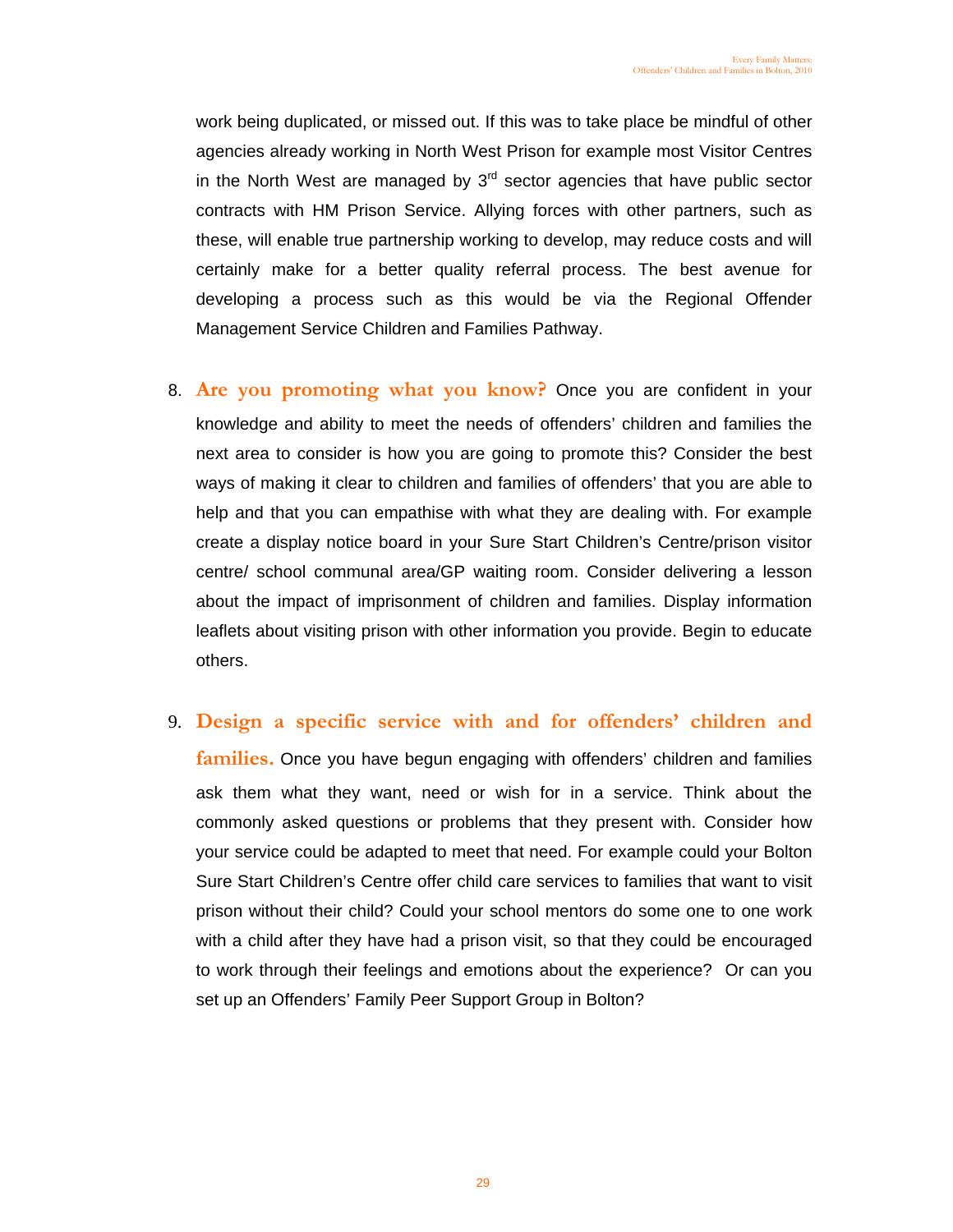# **REFERENCES**

#### **PUBLICATIONS FROM CORPORATE BODIES**

Great Britain, NOMS (2004), *Reducing Re-offending, National Action Plan (*London; Ministry of Justice).

Great Britain, Children, Schools and Families, Department of Ministry of Justice (2007), *Children of Offenders Review* (London; Ministry of Justice).

Great Britain, Social Exclusion Task Force (2008), *Think Family; improving the life chances of families at ris*k (London; Cabinet Office).

Great Britain*,* Social Exclusion Task Force *(2007), Reaching Out: Think Family. Analysis and Themes from the Families at Risk Review* (London; Cabinet Office).

Great Britain*,* Department of Children, Schools and Families *(2007), Families do matter*  (London; Ministry of Justice).

Great Britain, Department of Children, School and Families (2003), *Every Child Matters Green Paper*, Crown Copyright (London; Ministry of Justice).

Great Britain*,* North West Director of Offender Management Office *(2009), Release of Offenders Report* (North West; NOMS).

Karen Laing and Peter McCarthy, The Economic and Social Research Council (c.2008), *The Risk, Protection and Resilience in the Family Life of Children and Young People with a Parent in Prison review* (Newcastle centre for family services; ESRC Priority Network)*.*

Murray. J. University of Cambridge, UK Criminology & Criminal Justice (2007), *The cycle of punishment: Social exclusion of prisoners and their children* (London; SAGE Publications).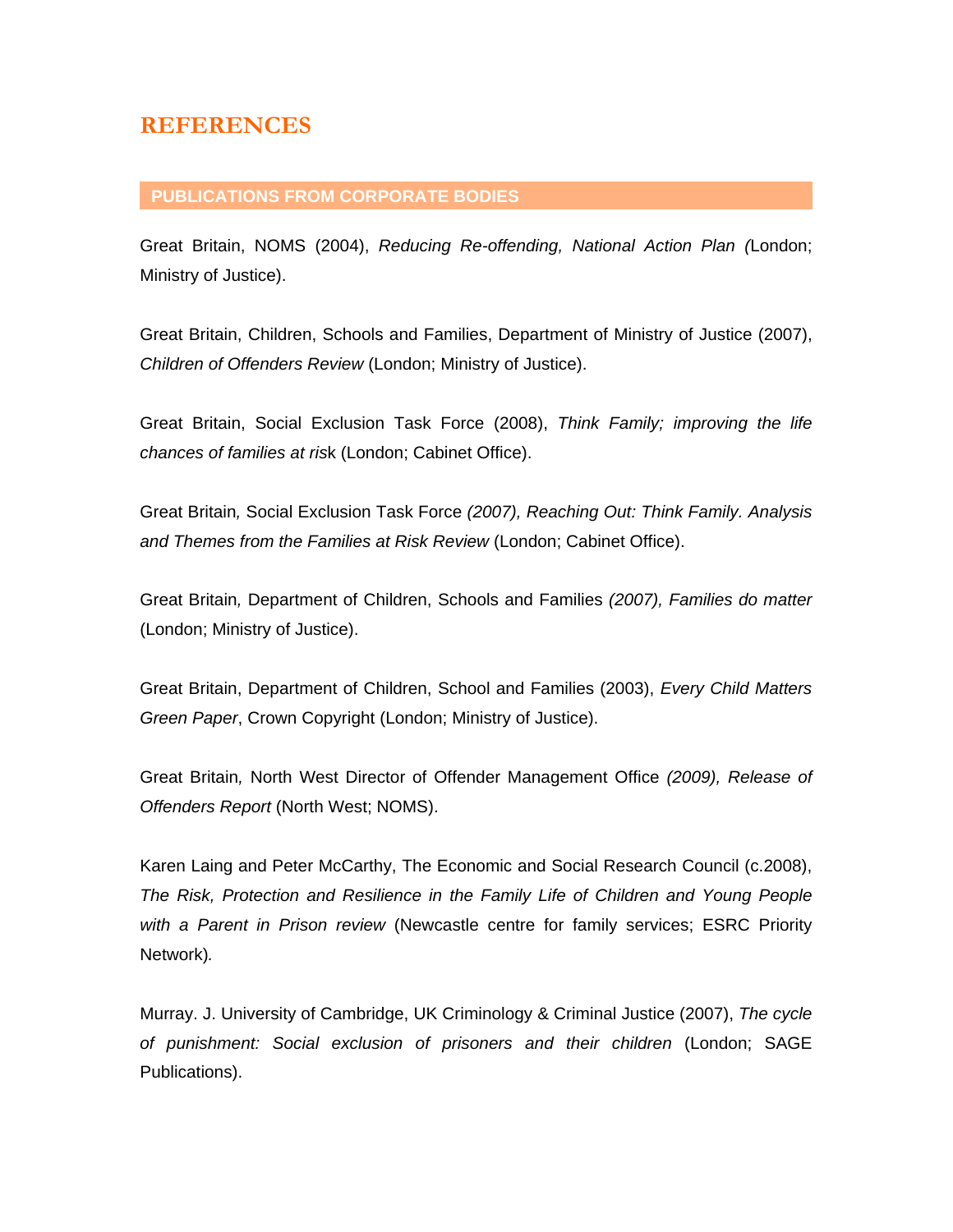Murray, J and Farrington, D P (2005) 'Parental Imprisonment: Effects on Boys' Antisocial Behaviour and Delinquency through the Life-Course'*, Journal of Child Psychology and Psychiatry*

Great Britain, Department for Education and Skills (2006), *Sure Start Children's centres Practice Guidance* (London; DfES).

# **ELECTRONIC SOURCES**

Prison Reform Trust, Bromley Briefings Prison Fact File (2009), Citing electronic sources of information (www) Prison Reform Trust available from <http://www.prisonreformtrust.org.uk/uploads/documents/BromleyBriefingsNov09.pdf>

Action for Prisoners Families (2009), Citing electronic sources of information (www) Action for Prisoner's Families available on

[http://www.prisonersfamilies.org.uk/uploadedFiles/Information\\_and\\_research/Factsheet](http://www.prisonersfamilies.org.uk/uploadedFiles/Information_and_research/Factsheet%20-%20prisoners) [%20-%20prisoners'%20children%20\(updated%202009\).doc](http://www.prisonersfamilies.org.uk/uploadedFiles/Information_and_research/Factsheet%20-%20prisoners)

NOMS, Citing electronic sources of information (www) National Offender Management Service available at

[http://noms.justice.gov.uk/managing-offenders/reducing\\_re-offending/reducing\\_re](http://noms.justice.gov.uk/managing-offenders/reducing_re-offending/reducing_re-offending_pathways/children-families/)[offending\\_pathways/children-families/](http://noms.justice.gov.uk/managing-offenders/reducing_re-offending/reducing_re-offending_pathways/children-families/)

The Elizabeth Fry Society (n.d), Citing electronic sources of information (www) The Elizabeth Fry Society available at<http://www.childrenofoffenders.com/problem.htm>

The Social Care Institute for Excellence (n.d.), Citing electronic sources of information (www) SCIE available at <http://wwww.scie.org.uk/publications/signposting.asp?pubID=197>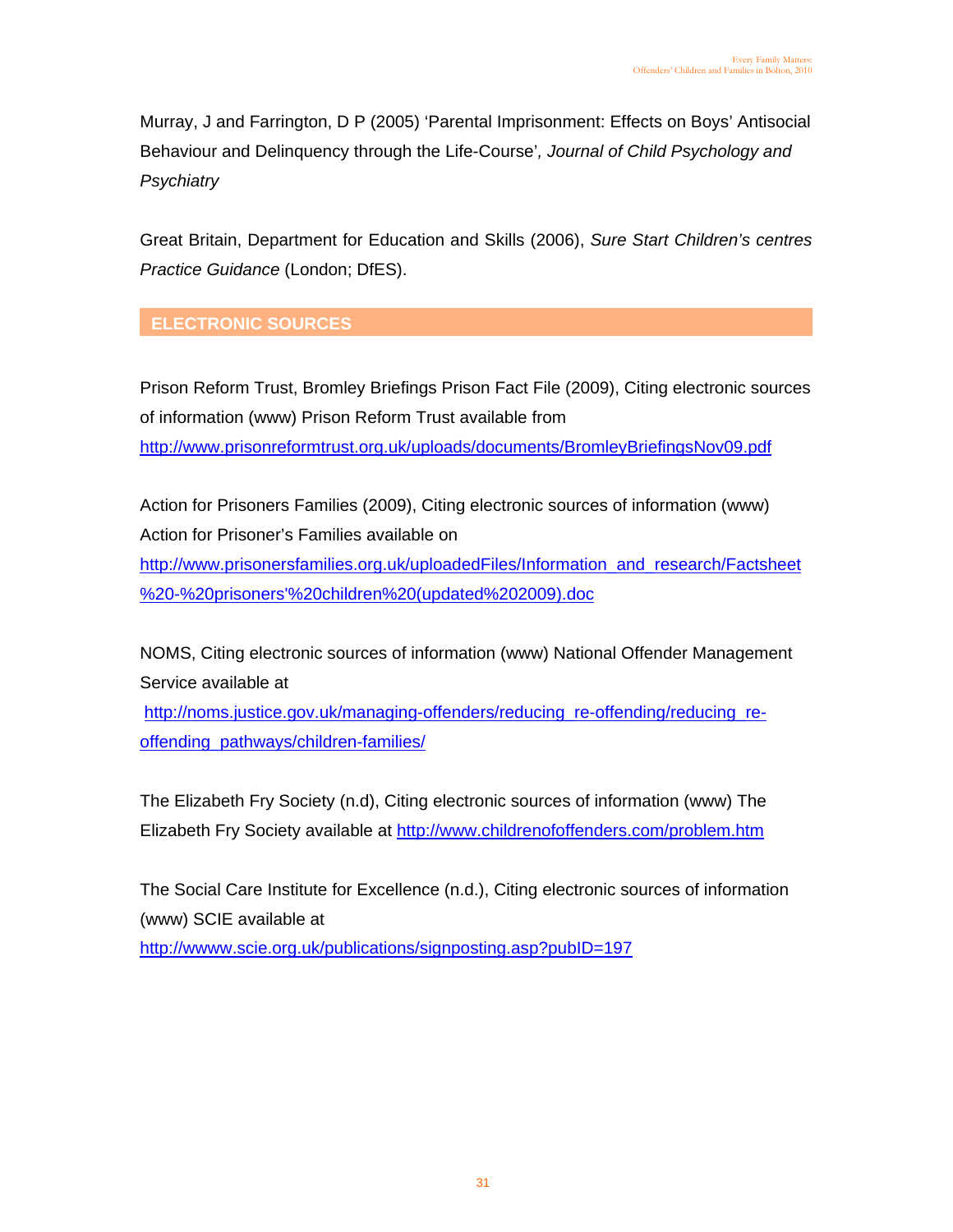# **APPENDIX**

# **CASE STUDIES: GOOD PRACTICE EXAMPLES**

# **Ormiston Children and Families Trust, Play Therapists**

Ormiston Children and Families Trust work to promote the wellbeing of children and young people through projects based around the east of the UK. As well as running Children's Centres they work in ten of the region's prisons and young offender's institutions. Prison Link Workers employed by the trust provide support and guidance for families affected by the imprisonment of a loved one. This can include opportunities to talk confidentially about the issues affecting the family and provision of accessible information to help children understand about visiting prisons.

A highlight of the work with offender's families is the one to one support offered to children and young people by play therapists. Working out of local schools and children's centres, play therapists help children affected by the arrest or imprisonment of a parent, to work through what they have seen and experienced. Amongst a general selection of toys the play therapist has certain targeted items, including a replica police station. These items allow the child to act out the experiences they have faced in a safe and secure environment. Acting out the scenarios in play can enable children to learn how to express their emotions and regain a sense of security as they take back control of circumstances that were originally beyond their control. This can then have a positive impact on their behaviour at home and at school, as well as improving their mental health and increasing their resilience to stressful situations.

# **Claredon Primary School, Bolton**

Claredon Primary School has recently undertaken a restructure to incorporate modern issues into the existing curriculum. The school recognised that due to changes in the needs of modern families the curriculum and how it was taught needed to be adapted. Clarendon Primary has adopted a pupil needs-led approach to develop these changes and customize the way information is communicated. This can be illustrated in the development of the annual activity of making father's or mother's day cards and Christmas cards. Instead of asking the children to give them to a parent at home, the teacher offers to post them to the parent as many children do not live with one or both of their parents. Clarendon Primary School realised that those children and young people with parents living away from the family, or in prison, may not see that parent for a significant period of time and a card is a good way to keep the family in contact. The teacher posts the card but asks for the address to be written down rather than called out, to avoid drawing attention to the fact that a parent may live elsewhere. This is an ideal way to protect children of offenders from stigma or embarrassment. This is also a very subtle way for the school to offer a good level of support to families even when the school may not be aware that a child has a relative in prison. In addition to this, Clarendon Primary have an active playground buddy scheme in which older pupils offer assistance to younger children who may need support but do not feel they can speak to an adult.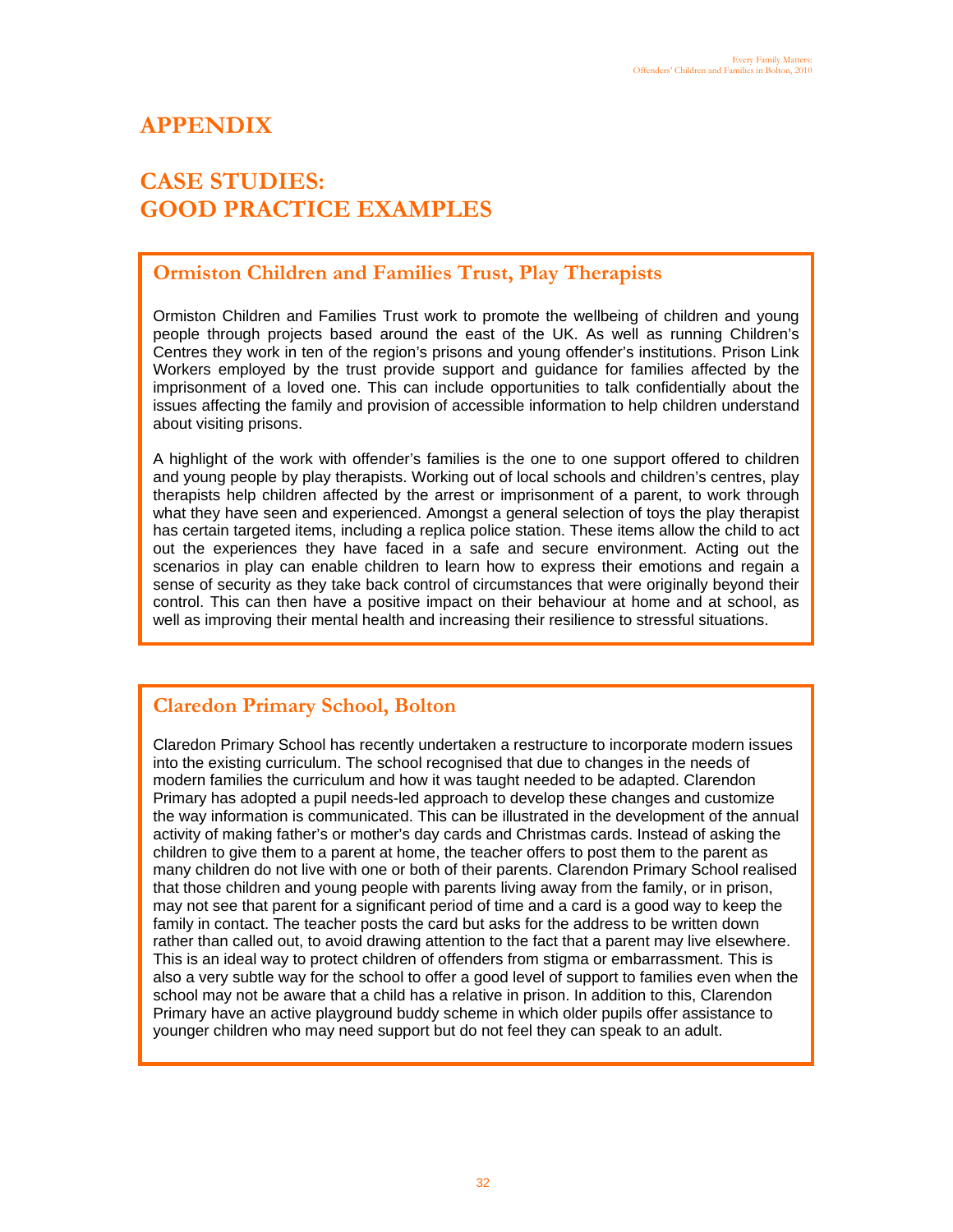# **Oxford Grove Sure Start Children's Centre, Bolton**

Bolton Sure Start Children's Centres provide direct services to all families across a range of support needs. The aim of the Centres is to provide integrated education, care, family support and health services under one roof. Bolton Sure Start Children's Centres are aware that families of offenders may be attending the Centres but may not identify themselves as supporting someone in prison for various reasons. The Centres are keen to offer an increased level of support to these families and have developed good partnership links with POPS to achieve this. For example, the Oxford Grove Children's Centre Team Leader recently attended a training session delivered by POPS which outlined the reasons why offenders' families may need additional support and how best front line staff can provide this level of service. Consequently the staff at Oxford Grove Children's Centre have developed a wall display from the information provided to deliver information directly to families who need the services and who want extra information. This is a fantastic way to raise awareness within the community of the needs of offender's families and a discreet way to provide vital information to the families most in need.

# **Think Offenders' Families, Merseyside**

A forum has been set up in Liverpool to service the Merseyside region. This forum is based on the 'Think Family' philosophy and has been set up to allow various agencies to work together to develop a shared vision, direction and support plan for children and families of offenders in Merseyside. The agencies that are represented in this forum are Sure Start Children's Centres, Prisons, Probation Services, Youth Offending Services, Education, Health agencies and Third Sector agencies such as POPS, PSS and Barnardo's. The forum is in its infancy and at present developing its membership and terms of reference. But it will be one to watch in terms of innovative ways of developing partnership approaches to service provision for offenders' children and families in the future.

# **POPS Family Information Network (FIN), North West**

POPS' Family Information Network (FIN) is a project that has been recently developed to ensure offenders' families are given the opportunity to:-

- Gain access to peer support meetings so families can support one another.
- Get involved in having their voice heard via Research Consultations, Feedback forums, Awareness Raising films, conference presentations and much more.
- Gaining access to training i.e. stress relief, creative writing and presentation skills.
- Volunteering and get involved in new opportunities.
- Steer the direction of POPS and our future development.
- Fundraise.

POPS have developed a registration questionnaire which families can complete if interested or agencies can request is they would like to refer a family to the network.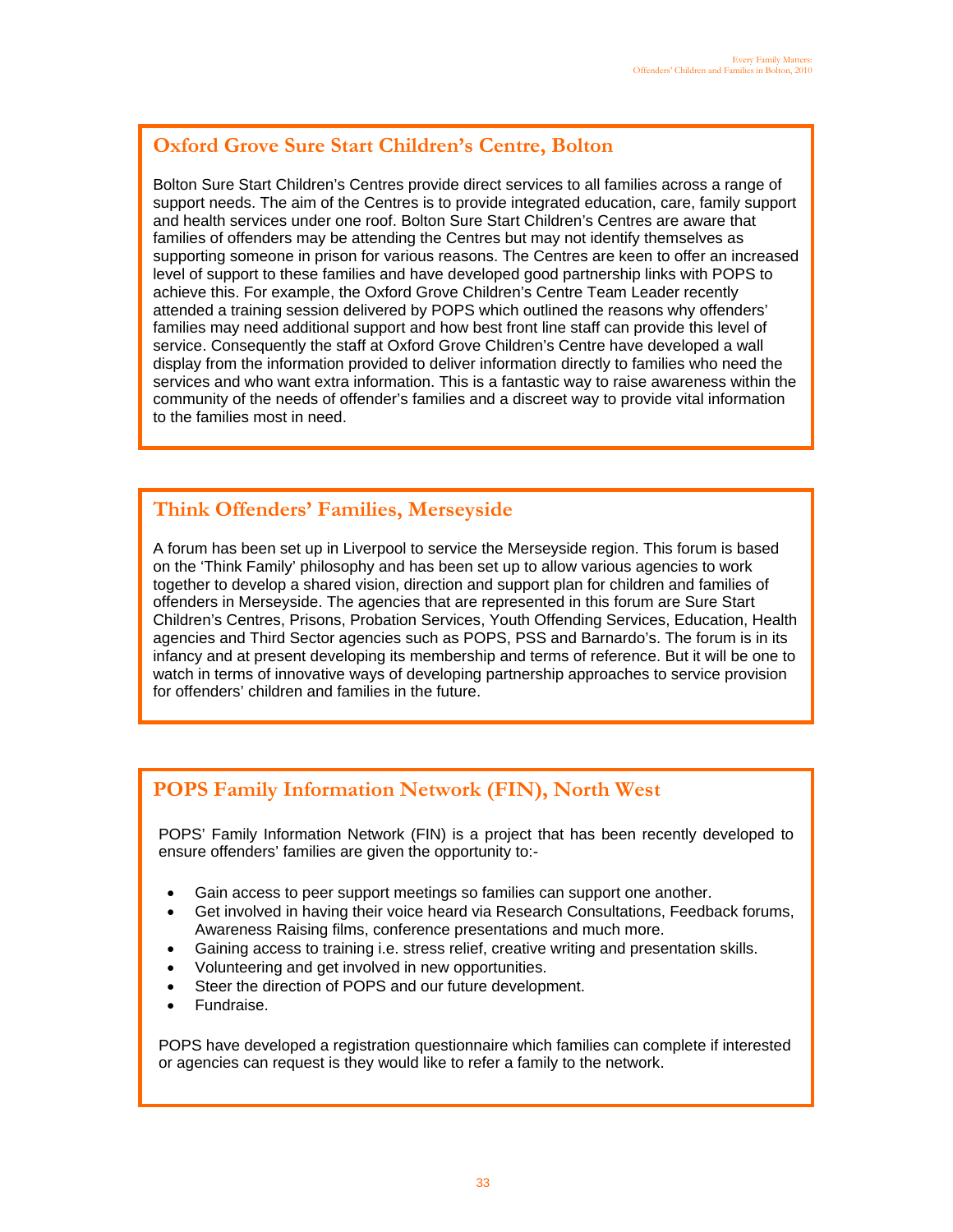# **APPENDIX**

# **QUICK REFERENCE DIRECTORY: USEFUL AGENCIES**

#### **ACCOMMODATION**

#### **Salvation Army Housing Association**

Charitable national registered social landlord providing supported accommodation, education and employment opportunities for homeless individuals and their families.

Customer Service Centre 33-35 Chorley New Road **Bolton** BL1 4QR

Tel: 0800 970 6363 Email: [General.EnquiriesCSC@saha.org.uk](mailto:General.EnquiriesCSC@saha.org.uk). Web: [www.saha.org.uk](http://www.saha.org.uk/) 

#### **[Befriending Refugees and Asylum](http://informationforfamilies.dcsf.gov.uk/details.aspx?recordID=22171&recordType=FSD&category=00-15) [Seekers](http://informationforfamilies.dcsf.gov.uk/details.aspx?recordID=22171&recordType=FSD&category=00-15) (BRASS)**

Support for Refugees, Asylum Seekers and Refused Asylum Seekers living in Bolton.

Wesley Suite, Victoria Hall 37-39 Knowsley Street Bolton, Lancashire BL1 2AS

Tel: 01204 397152 Email: [admin@brass-bolton.org](mailto:admin@brass-bolton.org) Web: [www.brass-bolton.org](http://www.brass-bolton.org/) 

#### **[Sarah](http://informationforfamilies.dcsf.gov.uk/details.aspx?recordID=20980&recordType=FSD&category=00-15) Lodge**

Temporary accommodation for single women, pregnant women and women with children in need of accommodation in Bolton.

70 Pole Street, Tonge Moor, Bolton. BL2 2DY

Tel: 0800 652 5404

#### **CCRS Bolton Supporting People project**

Accommodation service for young women and their children based in Manchester, Blackburn and Bolton. Designed for those who are often alienated from their own families or have experienced violence, disruption or loss.

Catholic Children's Rescue Society 390 Parrs Wood Road **Didsbury Manchester** M20 5NA

Tel: 0161 445 7741 Email: [info@ccrsorg.co.uk](mailto:info@ccrsorg.co.uk)  Web: [www.ccrsorg.co.uk](http://www.ccrsorg.co.uk/)

#### **[Bolton Young Persons' Housing](http://informationforfamilies.dcsf.gov.uk/details.aspx?recordID=23392&recordType=FSD&category=00-15)  [Scheme](http://informationforfamilies.dcsf.gov.uk/details.aspx?recordID=23392&recordType=FSD&category=00-15)**

Provides temporary supported accommodation to people aged 16 - 25 who are homeless and/or in education in **Bolton** 

146 Blackburn Road Bolton, Lancashire BL1 8DR

Tel: 01204 373979 Freephone: 0800 731 9150 Web: [www.byphs.org.uk](http://www.byphs.org.uk/)

#### **English Churches Housing Group**

Providing 12 self-contained flats to prepare individuals for independent living.

66-68 Chorley New Road **Heaton** Bolton Lancashire BL1 4BY

Tel: 01204 386010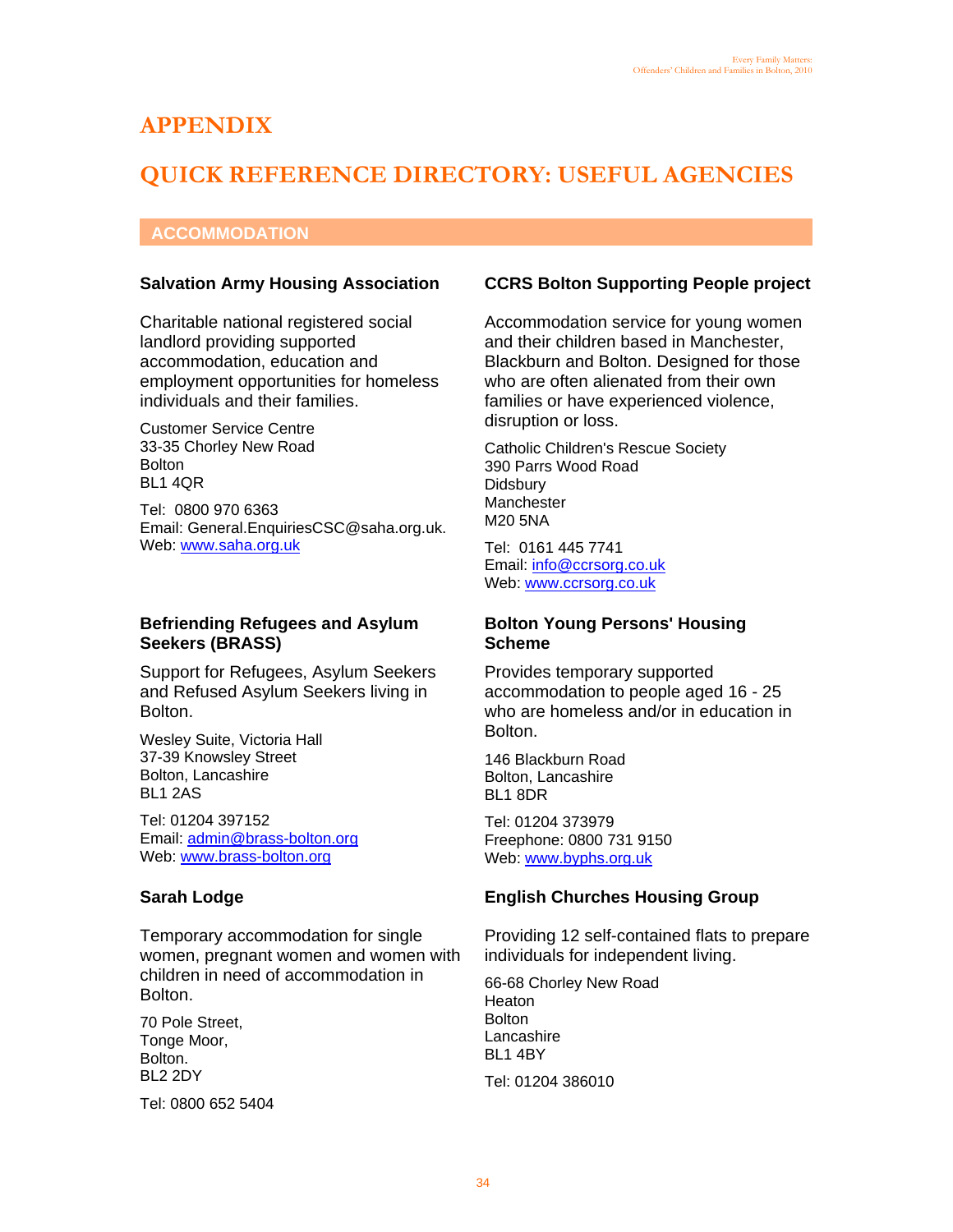### **ATTITUDES, THINKING AND BEHAVIOUR**

#### **Bully Free Zone**

Aims to raise awareness of alternative ways of resolving conflict and reduce bullying.

Chorley New Road, **Bolton** BL1 4AP

Tel: 01204 454 958 Web: www.bullyfreezone.co.uk

#### **Triple P - Positive Parenting Programme**

An eight week programme designed to help parents in Bolton address difficult behaviour in their children and provide guidance on parenting skills.

Positive Contributions 3rd Floor, Paderborn House Le Mans Crescent Bolton, BL1 1UA

Tel: 01204 337178 / 01204 337260 Web: [www.connexions-bolton.com](http://www.connexions-bolton.com/)  [www.triplep.net](http://www.triplep.net/) 

#### **Parent Line Plus**

Provides help and support to anyone caring for children i.e. parents, grandparents, step-parents, relatives. For families living together as well as apart.

Tel: 0808 8002222 Web: [www.parentlineplus.org.uk](http://www.parentlineplus.org.uk/)

#### **Bolton Solidarity Community Association**

The aim of the BSCA is to develop a centre of information and services to assist newly emerging BME communities integrate within wider society. They also campaign for equal rights and opportunities on their behalf.

Back 192 Deane Road, Bolton, Lancashire BL3 5DP

Tel: 01204 399239 Web: www.boltonsca.org

#### **CHILDREN, FAMILIES AND COMMUNITY SUPPORT**

#### **Action for Children**

A children's charity that supports and speaks out on behalf of the UK's most vulnerable and neglected children and young people.

Trinity House Breightmet Street **Bolton** BL2 1BR

Tel: 01204 362002 Web: [www.actionforchildren.org.uk](http://www.actionforchildren.org.uk/) 

#### **Bolton Behaviour Support Service**

Provides support for children, young people and their families experiencing social and emotional difficulties.

Bolton Council Children's Services Endeavour House 98 Waters Meeting Rd Bolton BL1 8SW

Tel: 01204 338133 Web: [www.boltonlea.org.uk](http://www.boltonlea.org.uk/)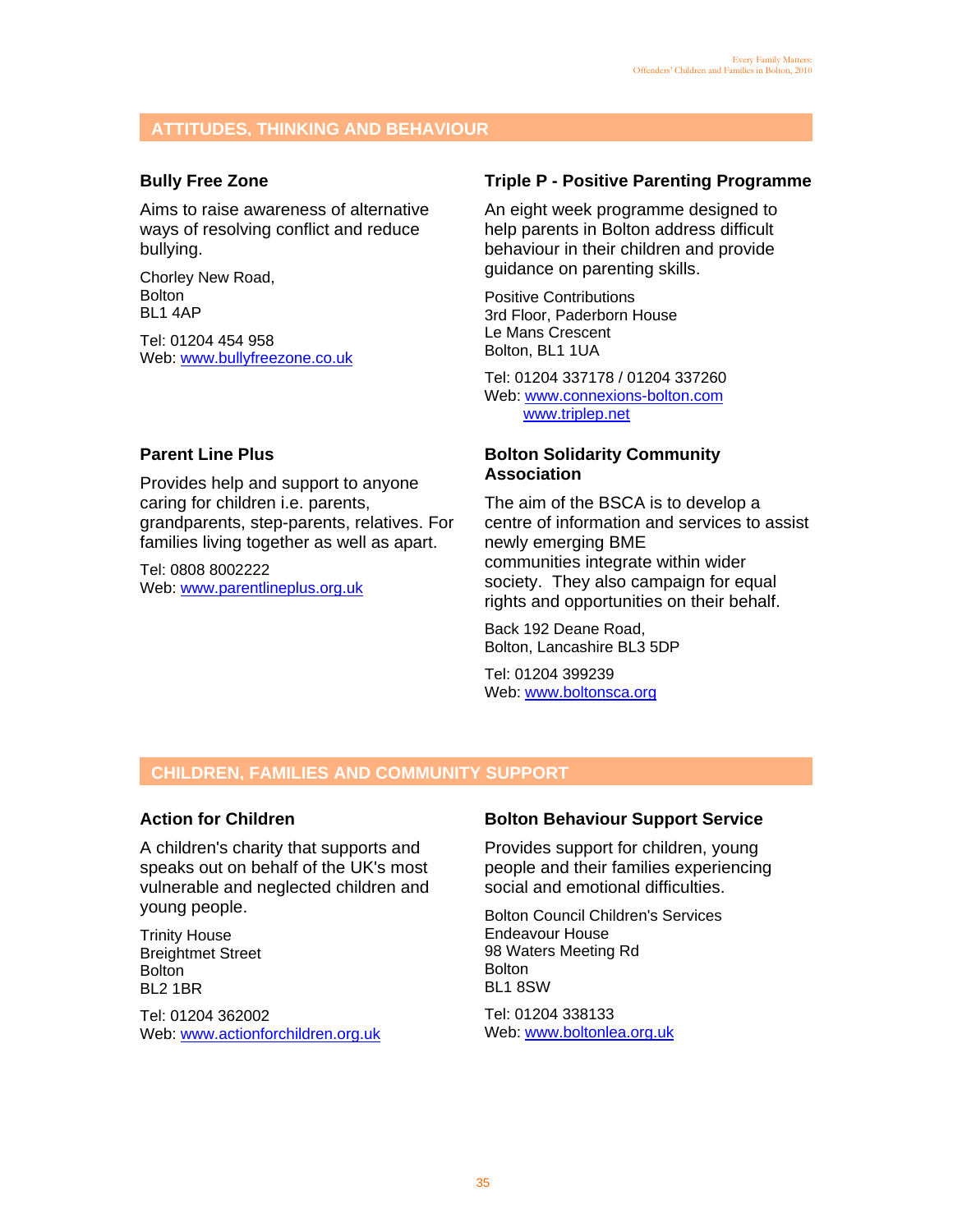#### **Bolton Literacy Trust**

Offers an opportunity for people to participate in literacy, numeracy and ICT activities.

Great Lever Learning Centre Block H, ESSA Academy Lever Edge Lane **Bolton** BL3 3HH

Tel: 01204 332 760 Web: [www.boltonliteracytrust.org.uk](http://www.boltonliteracytrust.org.uk/)

### **Bolton Medi8 Services**

Conflict resolution for young people in years 7/8/9 experiencing difficulties in school.

Bolton Mediation Service 2-16 Mayor Street Bolton,BL3 5HT

Tel: 01204 335 258 Web: 01204 335258

### **CAFCAS**

Looks after the interests of children during family legal proceedings and advises the court on the best possible course of action.

3 Great Moor Street **Bolton** Lancashire BL1 1NS

Tel: 01204 370831 / 01204 548200 Web: [www.cafcass.gov.uk](http://www.cafcass.gov.uk/) 

#### **Cheshire Contact Group**

Provides support for families with relatives in prison, offering practical and emotional help, plus support for families at court as well as advice on housing and finance matters.

Ascot Court 71 - 73 Middlewich Road **NORTHWICH** CW9 7BP

Tel: 01606 47107 Web: www.contactcsg.org

#### **Asylum Seeker and Refugee Service**

Asylum seekers often encounter homelessness and face difficulty in obtaining accommodation. The Home Office now provides support through the National Asylum Support Service (NASS).

Homes for Bolton 2-16 Mayor Street **Bolton** BL3 5HT

Tel: 01204 335218 Web: [www.homesforbolton.org.uk](http://www.homesforbolton.org.uk/)

### **Bolton YMCA**

Offers weekend and after school activities for 5-13 year olds. Sessions focusing on healthy living, arts and sports.

125 Deansgate Bolton BL1 1HA

Tel: 01204 522 855 Web: [www.boltonymca.co.uk](http://www.boltonymca.co.uk/)

# **Children's Opportunity Group**

A charity to support children under five with disabilities or special needs. Supports and encourages families to meet and share similar experiences.

Lowndes St **Bolton** BL1 4QB

Tel: 01204 491 055 Web: [www.boltoncog.co.uk](http://www.boltoncog.co.uk/) 

#### **Bolton Families Information Service**

Provides information on childcare and toddler groups, as well as financial help towards the cost of childcare and local/national services including holiday activities. For children and young people aged 0-19, their parents, grandparents and carers.

Central Library Le Mans Crescent Bolton, BL1 1SE

Tel: 01204 386030 Web: [www.childcarefinder.direct.gov.uk](http://www.childcarefinder.direct.gov.uk/)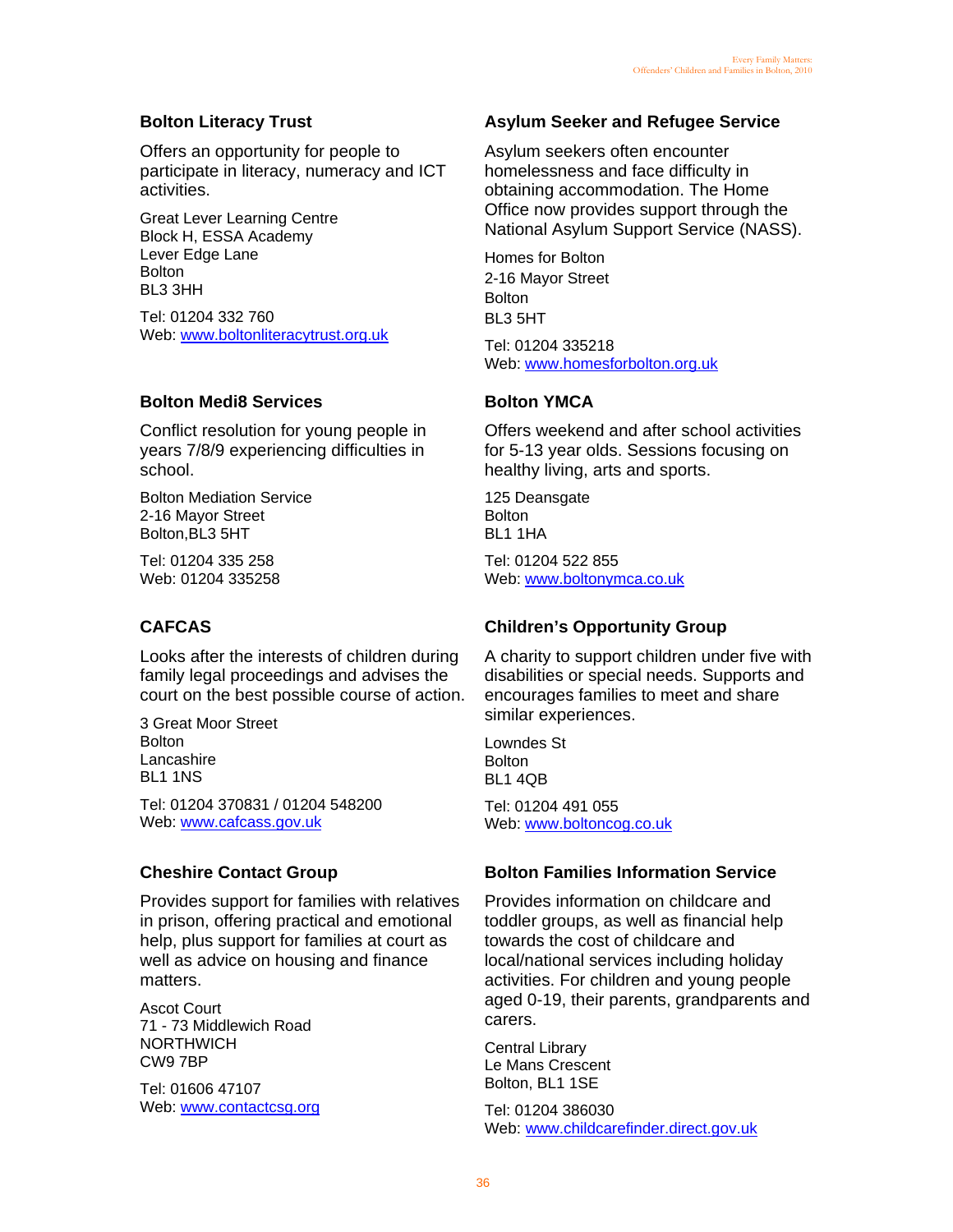### **PACT**

A charity which supports people affected by imprisonment. Offering practical and emotional support for children and families of offenders in addition to support for prisoner's themselves.

PACT central office Park Place 12 Lawn Lane Vauxhall London SW8 1UD

Tel: 020 7735 9535 Fax: 02077353989 E-mail: [info@prisonadvice.org.uk](mailto:info@prisonadvice.org.uk)  Web: www.contactcsg.org

### **POPS**

POPS provides a variety of services supporting anyone who has a link with someone in prison, prisoners and other agencies. POPS provides assistance to these groups for the purpose of enabling families to cope with the stress of arrest, imprisonment and release.

Valentine House 1079 Rochdale Road **Blackley Manchester** M9 8AJ

Tel: 0161 702 1000 Fax: 0161 702 1000 E-mail: [mail@partnersofprisoners.org.uk](mailto:mail@partnersofprisoners.org.uk) Web: [www.partnersofprisoners.org.uk](http://www.partnersofprisoners.org.uk/) 

### **DRUGS AND ALCOHOL**

#### **Phoenix Futures**

A support provider for people affected by drug or alcohol abuse through a relative. This service provides support in the community, prisons and in residential areas.

3rd Floor, ASRA House 1 Long Lane London SE1 4PG

Tel: 020 7234 9740 E- mail: [info@phoenix-futures.org.uk](mailto:info@phoenix-futures.org.uk)  Web: [www.phoenix-futures.org.uk](http://www.phoenix-futures.org.uk/) 

#### **360 Substance Misuse Service for young people and families**

Services for young people under 19 years old with substance misuse problems. Offers advice and support for service users and support for friends and families.

1<sup>st</sup> Floor The Base Marsden Road Bolton. BL1 2PF

Tel: 01204 337 330 Web: [www.boltondrugsinfo.co.uk](http://www.boltondrugsinfo.co.uk/) 

### **Bolton ADS**

The Alcohol and Drug Service centre offers therapeutic and complimentary therapies, educational training and social activities.

20 Wood Street **Bolton** BL1 1DY

Tel: 01204 393660 / 01204 382230 Web: [www.alcoholanddrugservices.org.uk](http://www.alcoholanddrugservices.org.uk/) 

#### **Harbour Project**

A voluntary support group for parents, families and friends who are affected by someone's drug and alcohol misuse in Bolton. Referrals made via GP.

Tel: 01204 62274 Web: [www.boltondrugsinfo.co.uk/FamiliesFriends/Ha](http://www.boltondrugsinfo.co.uk/FamiliesFriends/HarbourProject.aspx) [rbourProject.aspx](http://www.boltondrugsinfo.co.uk/FamiliesFriends/HarbourProject.aspx)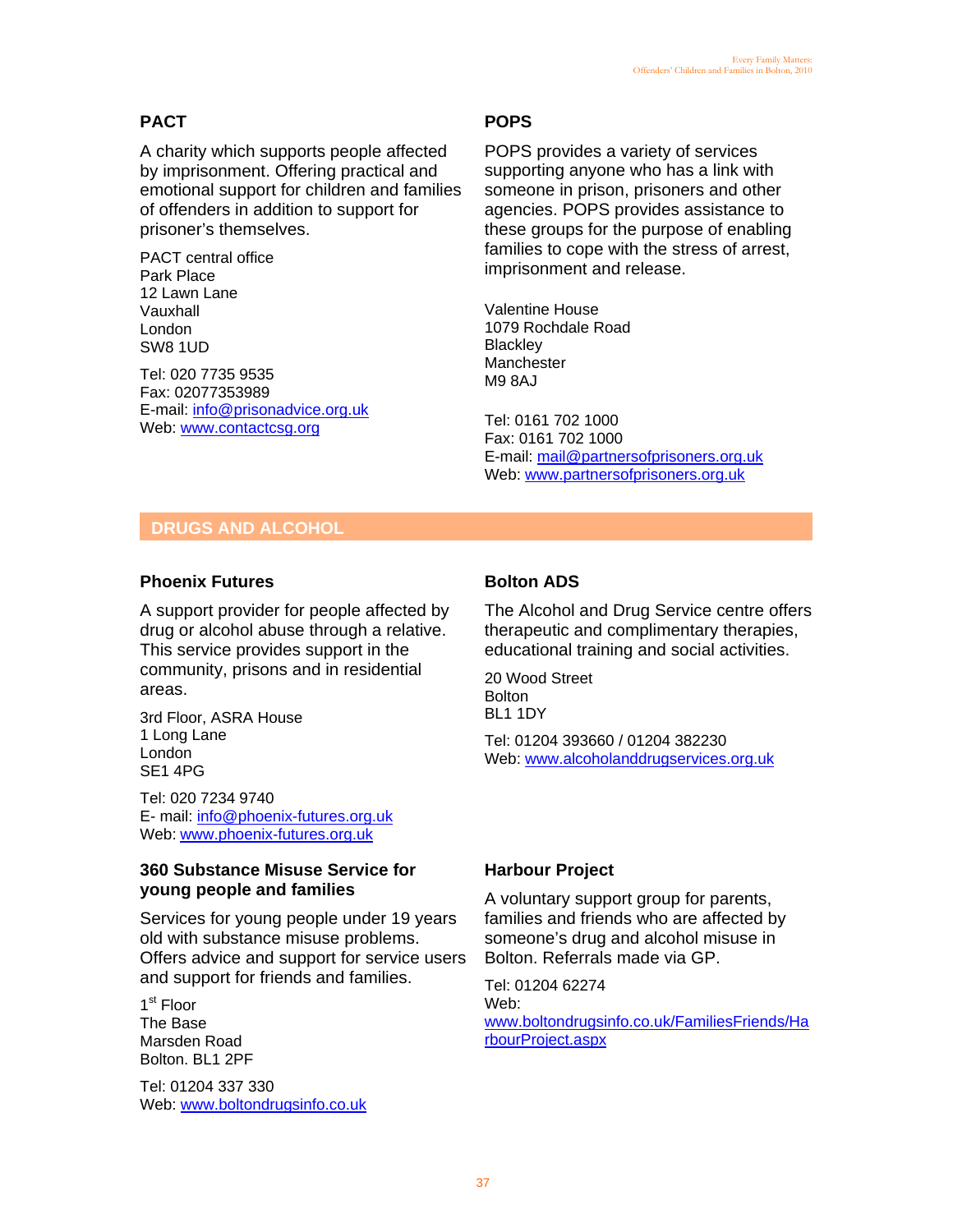#### **BCOM Counselling Service**

Free, private and confidential service with qualified counselors for people who have experienced trauma, drugs, depression, relationship difficulties or any other concerns and are 16 years and over. Counselors speak Gujarati, Urdu and English.

1 Vicarage Street **Bolton Lancashire** BL3 5LE

Tel: 01204 363680 Web: [www.thebcom.org](http://www.thebcom.org/) 

# **Lifeline Project Ltd**

Lifeline provides drug and alcohol support services to service users (individuals and families) including offenders, women, people from black and minority ethnic communities, refugee and asylum seekers, sex workers and the homeless.

101-103 Oldham Street **Manchester** 

Tel: 0161 834 7160 Web: [www.lifeline.org.uk](http://www.lifeline.org.uk/) 

#### **EMPLOYMENT**

#### **Jobcentre Plus, Bolton**

Provides information on Benefits such as Income Support, Disability Living Allowance (**DLA**), Incapacity, Child Tax Credits, Working Tax Credits and Working Age Benefits.

52 Blackhorse Street Central Bolton BL1 1SX

Tel: 01204 516 516 Web: [www.jobcentreplusuk.co.uk](http://www.jobcentreplusuk.co.uk/)

#### **The Work Shop, Bolton**

Supports unemployed residents of Bolton who are looking for employment. Advice and guidance, access to training, assistance with applications and interview techniques, plus training in areas such as confidence, motivation building and CV preparation.

39 Newport Street **Bolton Lancashire** BL1 1NE

Tel: 01204 333713

#### **BoltonWISE**

Helps people obtain and sustain employment with the aim of reducing levels of poverty and problems associated with it such as unemployment and economic inactivity. For people living in Greater Manchester and Lancashire.

The Quest Centre Brownlow Way Bolton, BL1 3UB

Tel: 01204 393 081 Web: [www.boltonwise.co.uk](http://www.boltonwise.co.uk/) 

#### **Connexions**

Offers 13 -19 year olds information and advice to support their decisions and choices. Personal Advisers are in every school and college or can be accessed through one of the many access centres around the borough.

The ground floor The Wellsprings Le Mans Crescent BL1 1NS

Tel: 0800 052 5559 Web: [www.connexions-bolton.com](http://www.connexions-bolton.com/)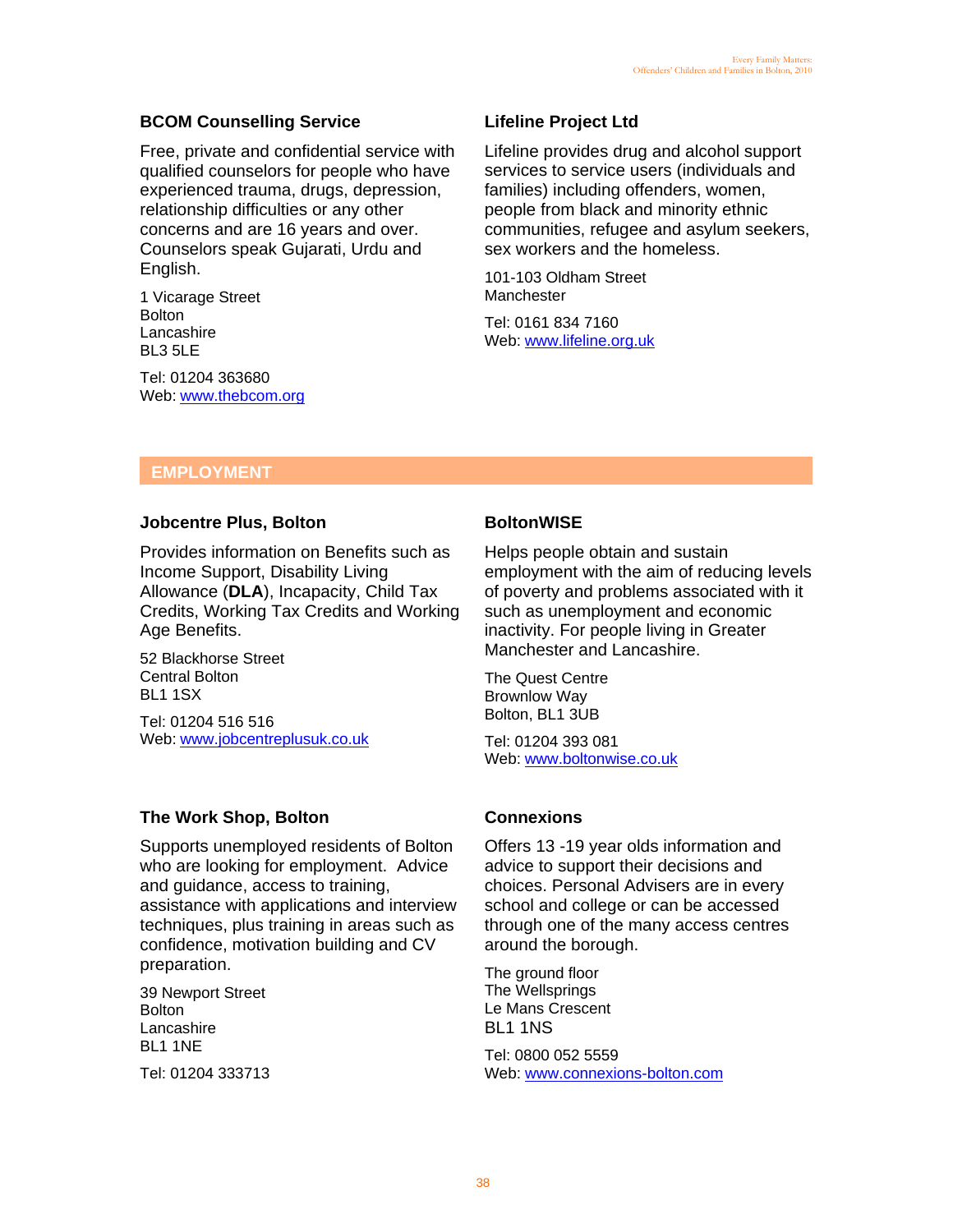#### **DBBC**

Diversity in Barrier Breaking Communications is a group of volunteers' with a passion for learning and helping others to reach their full potential. This project is open to all people, all ages, and all abilities.

Office 5 Bolton Market Ashburner Street **Bolton** BL1 1TQ

Tel: 01204 373107 Web: [www.dbbc.org.uk](http://www.dbbc.org.uk/) 

### **Bolton Steps**

Provides support to anyone suffering from mental health issues by offering them assistance with their own individual needs in order to help them find a pathway back into employment.

Victoria Hall Knowsley Street Bolton BL1 2AS.

Tel: 01204 397976 E-mail: info@boltonsteps.org.uk Web: www.boltonsteps.org.uk

#### **FINANCE**

#### **Bolton CAB**

Advice regarding welfare and employment rights, health, benefits, equal opportunities and legal advice. Helps people resolve their legal, monetary and other problems by providing free independent and confidential advice.

Citizens Advice Bureau Bolton and District CAB 26-28 Mawdsley Street Bolton **Lancashire** BL1 1LF

Tel: 0844 826 9707 Web: [www.boltoncab.co.uk](http://www.boltoncab.co.uk/)

#### **Manchester Advice Service**

Offers impartial advice regarding financial concerns as well as other welfare advice and information.

Manchester City Council. P.O. Box 536 Town Hall extension **Manchester** M60 2AF

Tel: 0161 234 5600 Web: [www.manchester.gov.uk](http://www.manchester.gov.uk/) 

### **Bolton Welfare Rights Advice Line**

An independent advice and information service on rights and entitlements covering a range of welfare issues and concerns.

Bolton Council Freepost 5115F **Bolton** Lancashire BL1 1RU Tel: 01204 380460 Web: [www.bolton.gov.uk/website/Pages/Welfareright](http://www.bolton.gov.uk/website/Pages/Welfarerightsadvice.aspx) [sadvice.aspx](http://www.bolton.gov.uk/website/Pages/Welfarerightsadvice.aspx)

#### **Asian Elders project.**

Helps support older Asian people to be independent, healthy and active.

61 Northfield Street **Bolton** BL3 5JH

Tel 01204 651123 Fax 01204 651019 E-mail: [email@aeibolton.co.uk](mailto:email@aeibolton.co.uk)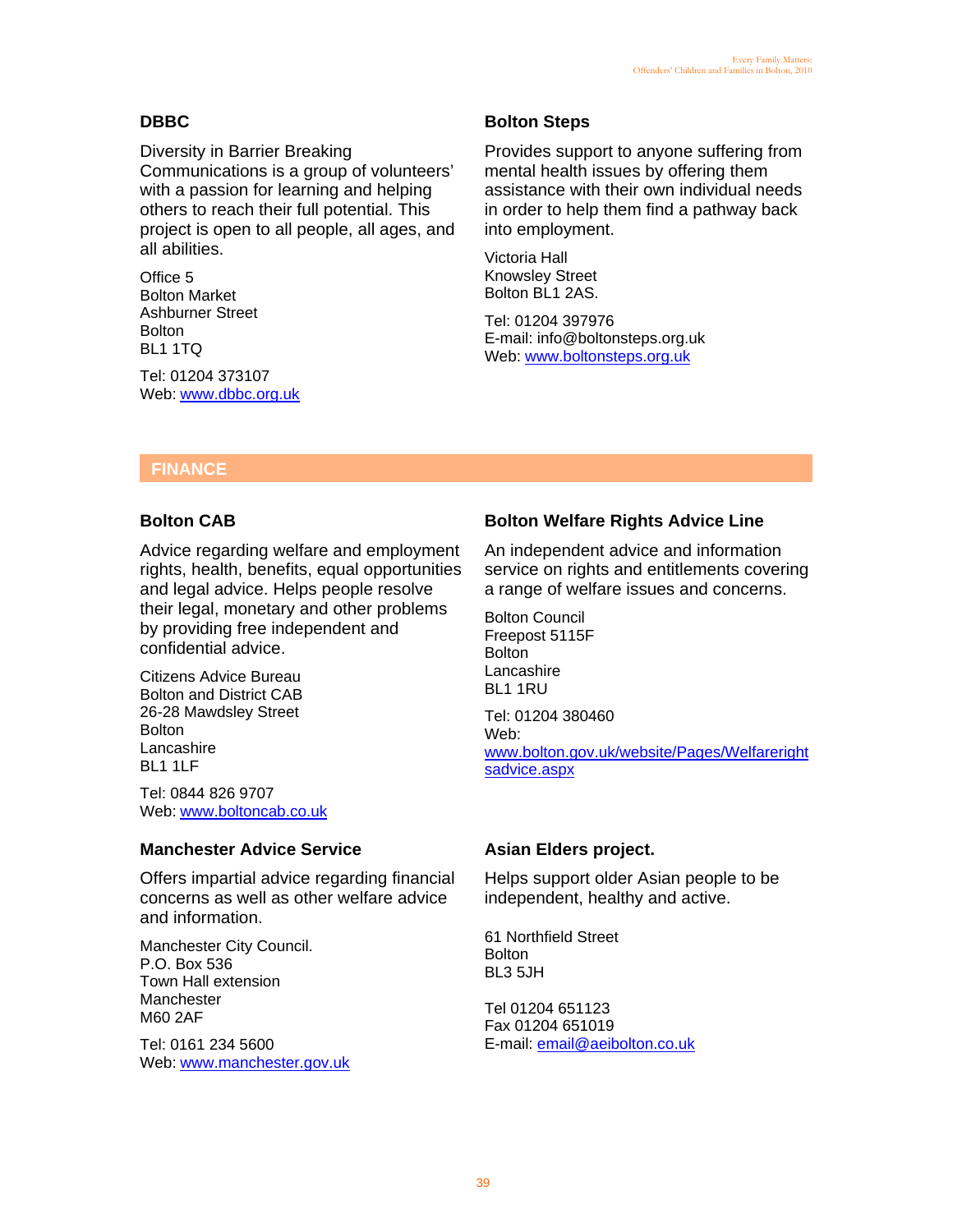#### **PHYSICAL AND MENTAL HEALTH**

#### **BAND**

Bolton Association and Network of Drop-Ins (For Community Mental Health) is a mental health advice and drop in centre.

The Bolton Hub Bold St **Bolton** BL1 1LS

Tel: 01204 546070 Web: [www.band.org.uk](http://www.band.org.uk/)

#### **The Mental Health Independent Support Team (MhIST**)

Provides a friendly and confidential service to support and voice the interests of mental health service users and their carers.

30 Chorley New Road **Bolton** BL1 4AP

Tel: 01204 527 200 Web: [www.mhist.co.uk](http://www.mhist.co.uk/)

#### **Community Care Options**

Specialise in managing and providing community support for people with learning difficulties, mental health problems and associated difficulties.

The New Horizons Centre Back Bank Street **Bolton Lancashire** BL1 2BN

Tel: 01204 382 408 Web: [www.comco.org.uk](http://www.comco.org.uk/) 

#### **The Simeon Centre Counselling Service**

Offers an opportunity to talk though your feelings in a confidential, peaceful and sensitive environment. Can address subjects such as relationships, stress, alcohol abuse, depression, family problems, anxiety, loss, abuse and low self esteem.

Victoria Hall Knowsley Street Bolton BL1 2AS

Tel: 01204 387 363 Web: www.simeoncentre.org.uk

#### **Children and Young People's Primary Health Team**

Aims to improve the physical, emotional, psychological and social well being of children and young people up to 18 years old.

Pikes Lane Centre Deane Road Deane Bolton, BL3 5HP

Tel: 01204 463 669

#### **Black Health Agency**

Provides a service to support Black and Minority Ethnic, disadvantaged and other marginalised communities with health needs. Seeks to identify and challenge discrimination and stereotyping through encouraging good practice in service development. Mon–Fri 9am -5pm.

Zion Community Resource Centre, 339 Stretford Road, Hulme, Manchester. M15 4ZY

Tel: 0161 226 9145 Web: [www.blackhealthagency.org.uk](http://www.blackhealthagency.org.uk/)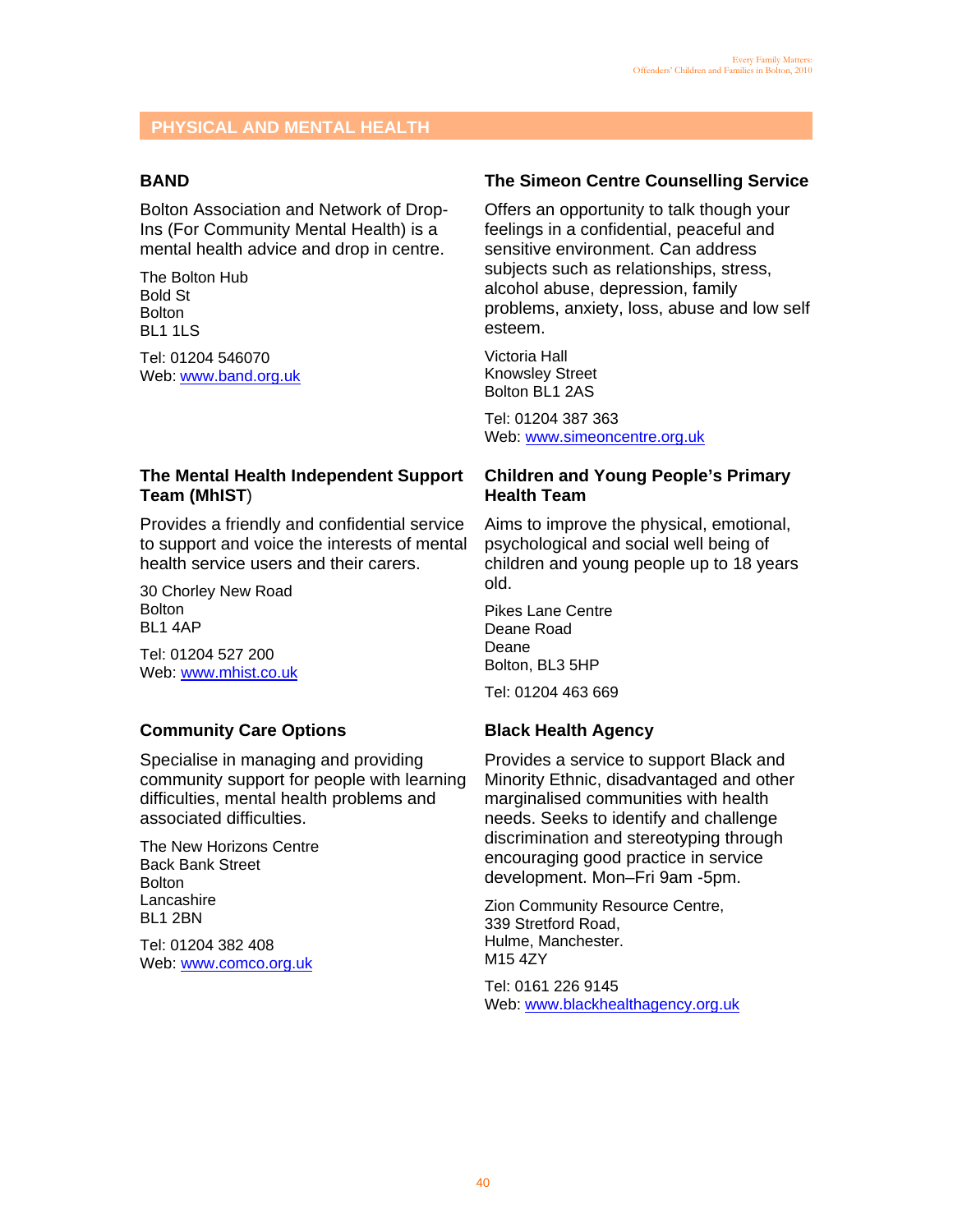#### **VICTIMS OF CRIME**

#### **Bolton Citizens Advice Bureau**

Offers free, confidential and impartial advice to support people experiencing difficulty in a range of areas to solve their problems. Provides advice and information on debt, benefits, tax credits, housing and employment concerns, plus legal matters and family problems.

26-28 Mawdesley Street **Bolton** BL1 1LF

Tel: 0844 826 9707 Web: [www.boltoncab.co.uk](http://www.boltoncab.co.uk/) 

#### **Rhasta Dhoondahana**

Offers support and counselling for Asian women and children who have experienced domestic violence.

P.O.Box 595 **Bolton** BL3 6WZ

Tel: 01204 532 610

#### **Victim Support and Witness Service**

Provides free and confidential help to victims of crime, their family, friends and anyone else affected. Offers emotional support and practical help.

**Or** 

Bridge Street South **Bolton** BL4 2BA Tel: 01204 399736 Web: [www.victimsupport.org.uk](http://www.victimsupport.org.uk/) Keith Salt House 31 Chorley Old Road Bolton, BL1 3AD Tel: 01204 399 736 Web:

[www.victimsupport.org.uk](http://www.victimsupport.org.uk/)

### **FortALICE**

Bolton based charitable organisation offering assistance to women and children who are affected by domestic abuse.

43 Bradford Street Bolton BL2 1HT Tel: 01204 356 677 Web: www.fortalice.org.uk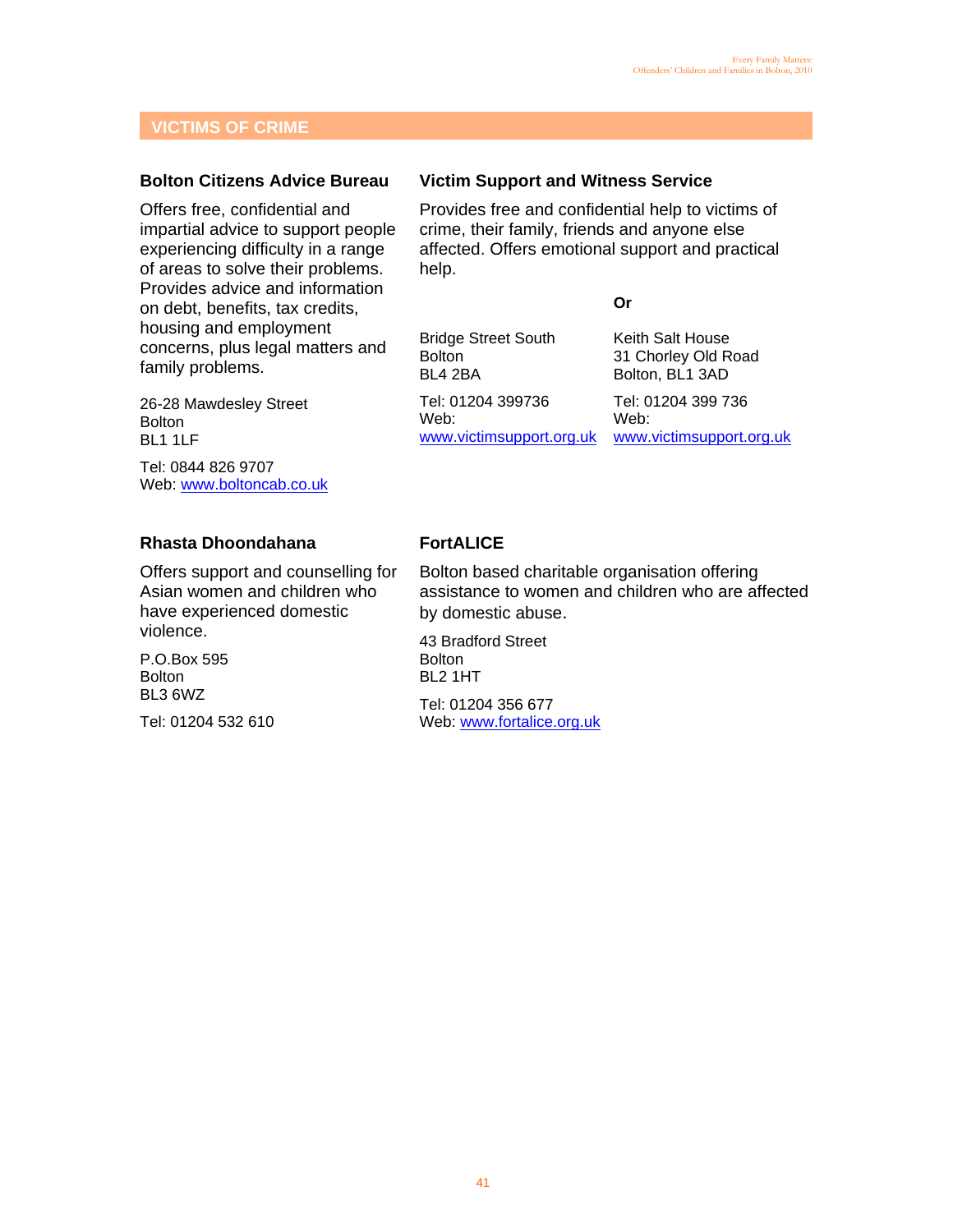# **APPENDIX**

# **GLOSSARY OF TERMS**

**BME Communities** - The acronym for Black and Minority Ethnic Communities.

**CAF** - Common Assessment Framework. Aids how practitioners record assessments of service users to assist in delivering the appropriate level of support.

**Children and Families Pathway** - One of the areas the government has recognised as important in Reducing Re-offending Action Plan.

**Complex Needs** - Children and families who have more than one area of need and have several risk factors that need to be addressed.

**Community Order** - When an offender serves their sentence within the community rather than in custody. This allows the offender to keep contact with their family as well as maintaining their employment and accommodation. A Community Order can cause less disruption to family life and consequently can have a positive affect on the whole family and reduce the likelihood of re-offending.

**Contact with the Criminal Justice System** - Involvement with any aspect of the criminal justice system e.g. police, courts, probation or prison.

**DCSF** - Department of Children, Schools and Families. Has responsibility for children's services, families, schools and the Respect Taskforce.

**Generational Cycles of Deprivation** - The suggestion that if children grow up in poverty or in families where the parents are long term unemployed they are more likely to experience similar circumstances in their adult life. Therefore patterns of lifestyle are passed from one generation to the next.

**Inclusive Partnership Working** - Agencies who are working with other relevant services to offer the service user an increased and wider ranging level of support.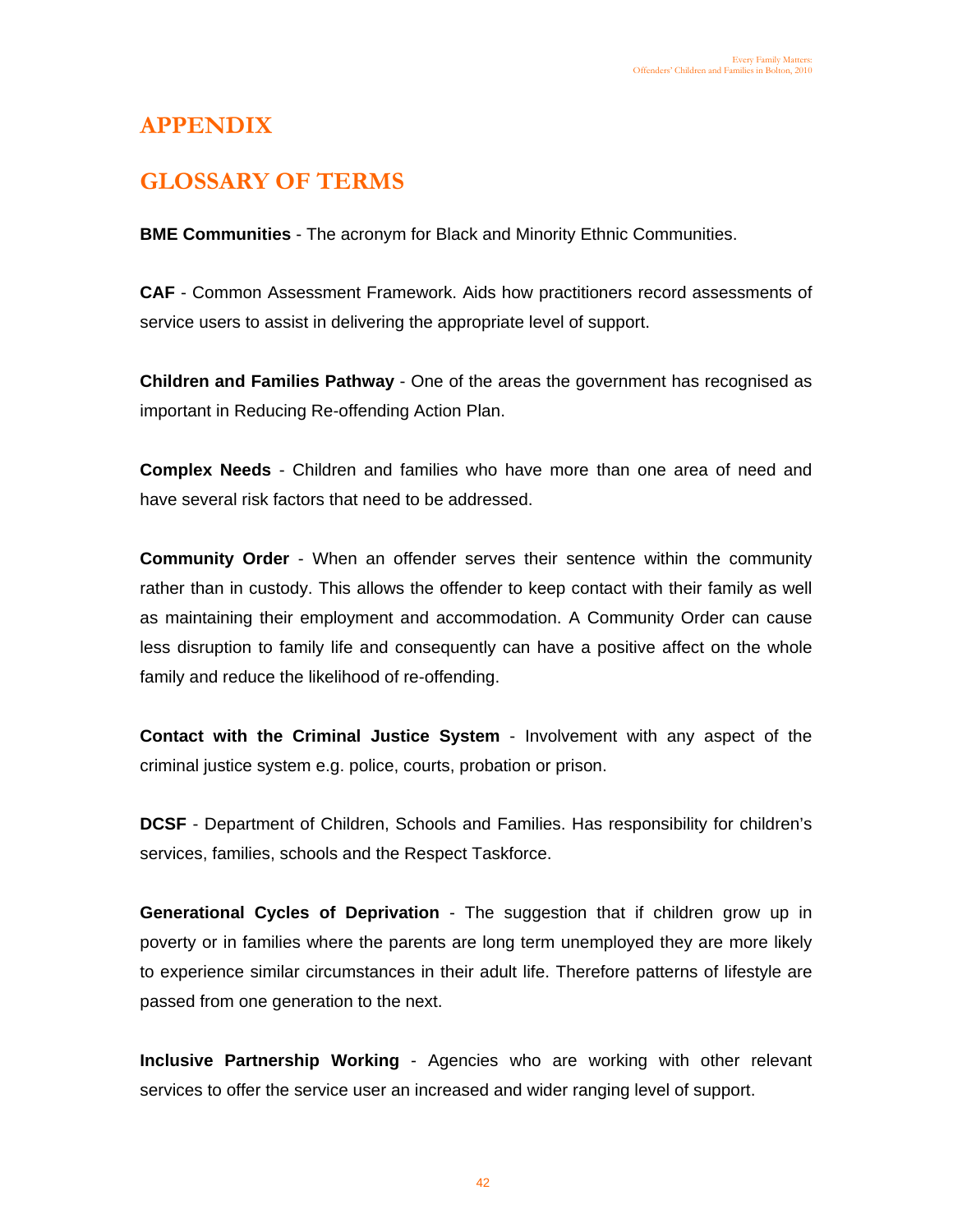**Kin Carer** - A guardian or carer who is a relative of the child or young person e.g. grandparents.

**NOMS** - National Offender Management Service. Responsible for the commissioning and delivery of adult offender management services for England and Wales in order to protect the public, rehabilitate and punish offenders and reduce re-offending.

**Private Fostering Arrangement** – Where a child or young person is looked after and provided with accommodation by someone other than a relative for longer than 27 days.

**Reduced Levels of Attainment** - Achievement of low level of qualifications which can have a negative effect on employment prospects.

**Risk of Harm** - If there is reason to believe that children or young people are likely to be, or are being abused or exploited.

**Social Deprivation** - When individuals do not have access to their basic needs including adequate housing, facilities, food and education. Social deprivation during childhood can have a negative impact on individuals in their adult life.

**Social Skills** - The way people interact and communicate. If children and young people have limited social skills it can have a negative impact on their achievement in life.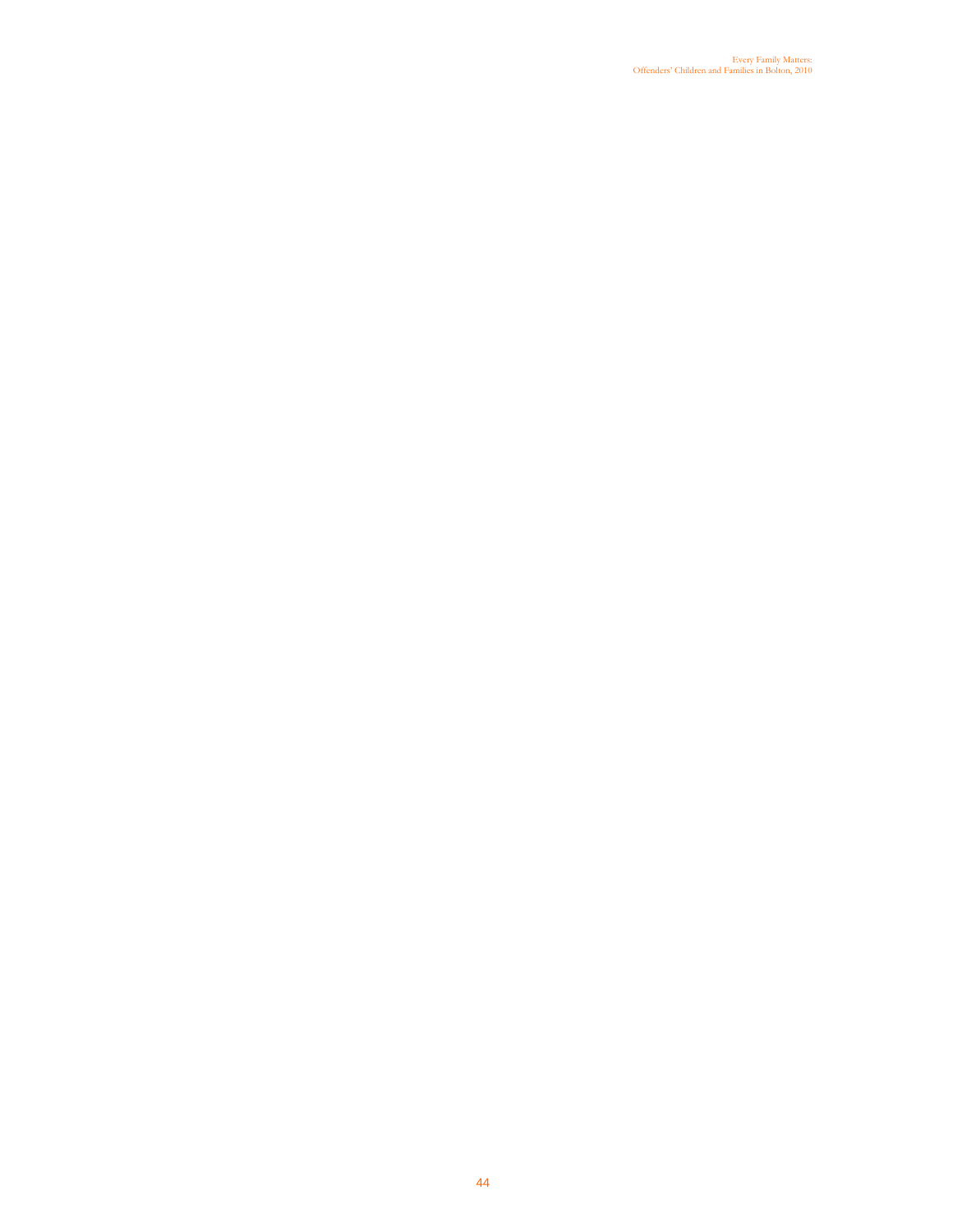#### Acknowledgements

Special thanks to the offenders' children and families that gave their opinions and thoughts, the agencies that helped us collect the data (PACT, Cheshire Contact Group, HMYOI Hindley, HMYOI Lancaster Farms Family Links Dept, HMP&YOI Forest Bank, HMP Styal), the schools that shared their ideas and concerns for this client group and the Sure Start Centres that gave us their knowledge and understanding.